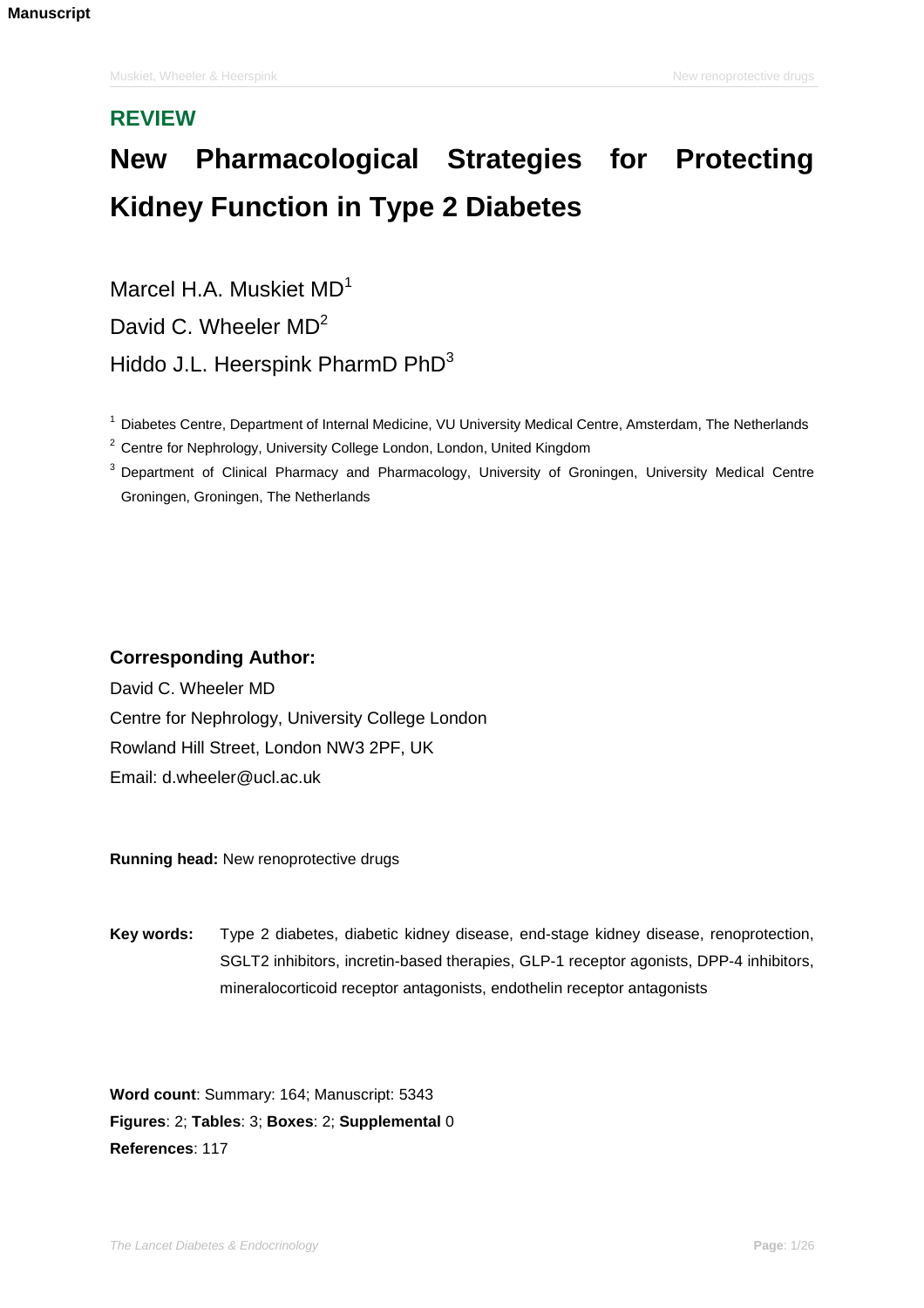# **[H1]Summary**

Diabetes is the leading cause of impaired kidney function, albuminuria and renal replacement therapy in virtually all regions of the world and places a large burden on health care systems. Current treatment strategies rely on intensive glucose-lowering and strict blood pressure control, targeting blockade of the renin-angiotensin-aldosterone system. Such approaches may slow decline in kidney function, but many patients progress to end-stage kidney failure despite optimal therapy. In recent clinical trials, two new-generation glucose-lowering drug classes; the sodium-glucose co-transporter (SGLT)2 inhibitors and glucagon-like peptide (GLP)-1 receptor agonists have been shown to improve both kidney and cardiovascular outcomes in patients with type 2 diabetes. Other new approaches, based on an improved understanding of the mechanisms that contribute kidney damage in the context of diabetes, include use of drugs that block endothelin receptors (e.g. atrasentan) and non-steroidal mineralocorticoid receptors (e.g. finerenone). Here we review recent clinical data relevant to these new therapeutic approaches in the management of kidney disease in the context of type 2 diabetes.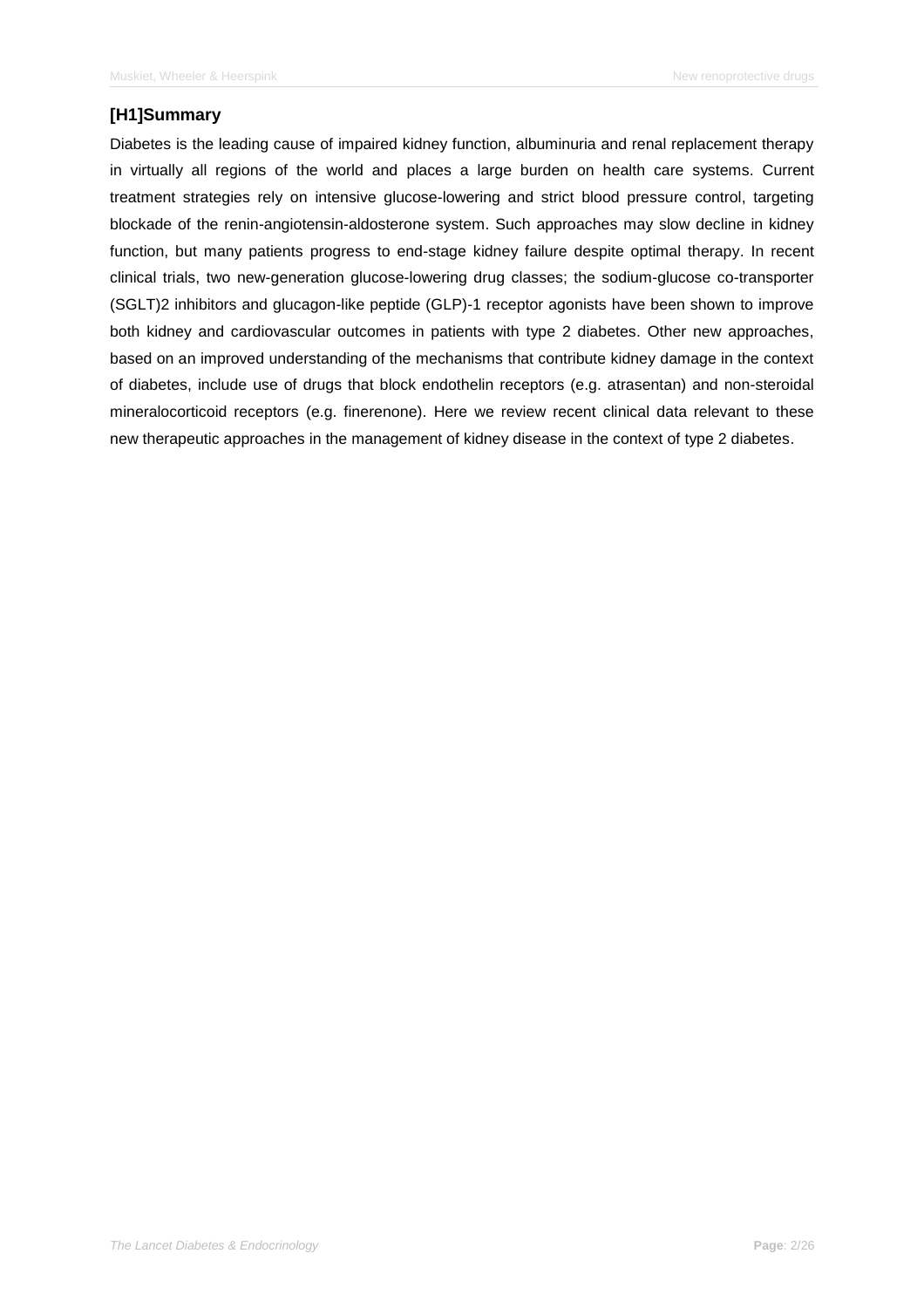## **[H1]Introduction**

Patients with type 2 diabetes mellitus (T2DM) who develop a reduction in estimated glomerular filtration rate (eGFR) to <60 ml/min/1.73m<sup>2</sup>, albuminuria (e.g. urinary albumin:creatinine ratio [UACR] >3 mmol/mol), or both, sustained over at least 3 months, are considered to have chronic kidney disease (CKD) according to current international guidelines. <sup>1</sup> CKD identified in the context of T2DM is usually referred to as "diabetic nephropathy" or "diabetic kidney disease" (DKD) even when kidney histology has not been formally assessed by biopsy. The assumption that kidney dysfunction is a consequence of diabetes may be reinforced by the presence of other diabetic complications (such as retinopathy) and by blood tests excluding other causes of CKD such as system vasculitis or myeloma. A diagnosis of CKD in a person with T2DM has important implications in terms of prognosis. Not only is the risk of developing end-stage kidney disease (ESKD) increased, potentially requiring renal replacement therapy (such as dialysis or kidney transplantation), but patients with diabetes and CKD are also at substantially higher risk of mortality and non-fatal cardiovascular events when compared to those with diabetes but without  $\text{CKD.}^2$  The risk of these adverse outcomes is further increased at lower levels of eGFR and higher rates of urinary albumin excretion.<sup>1</sup> Monitoring for the development and progression of CKD can be achieved through regular blood testing to allow estimation of GFR and analysis of urine samples (preferably early morning) for UACR. The aims of medical management in DKD are to reduce the level of albuminuria and prevent a progressive decline in eGFR. The identification of renin-angiotensin-aldosterone system (RAAS)-inhibition as an effective renoprotective strategy in T2DM patients in the early 2000's was a major step forward, but several years have subsequently passed without much progress.<sup>3</sup> However, emerging data from clinical outcome trails indicate that new-generation glucose-lowering drug-classes (i.e. sodium-glucose co-transporter [SGLT-2] inhibitors and certain incretin-based therapies) may protect the kidney through mechanisms not directly related to glucose-lowering.<sup>4, 5</sup> Furthermore, there are a number of novel pharmacological agents under development that target newly identified mechanistic pathways underlying DKD. This review summarizes our current knowledge of the clinical benefits of new strategies that are either approved for clinical use, or have shown promising efficacy and safety in advanced development programs (**Figure 1**).

## **[H1]Current treatment strategies in diabetic kidney disease**

Recommended treatment strategies for patients with T2DM and CKD are to initiate appropriate lifestyle changes (e.g. weight management, physical activity, dietary recommendations and smoking cessation) and to target high blood pressure and poor glycaemic control.

#### **[H2]Glycaemic control**

Optimisation of glycaemic control reduces the risk of microvascular complications in diabetes, including the onset and progression of albuminuria and in a secondary analysis of the ADVANCE trial, the incidence of  $ESKD<sup>5, 6</sup>$  Yet reaching and maintaining HbA1c-targets can be more challenging in patients with DKD because an eGFR <60 mL/min/1.73m<sup>2</sup> restricts the use, or dose, of several oral and injectable glucose-lowering agents.<sup>7</sup> For example, most guidelines recommend discontinuation of metformin when eGFR falls < 30 mL/min/1.73m<sup>2</sup> to reduce the risk of lactic acidosis, a rare but serious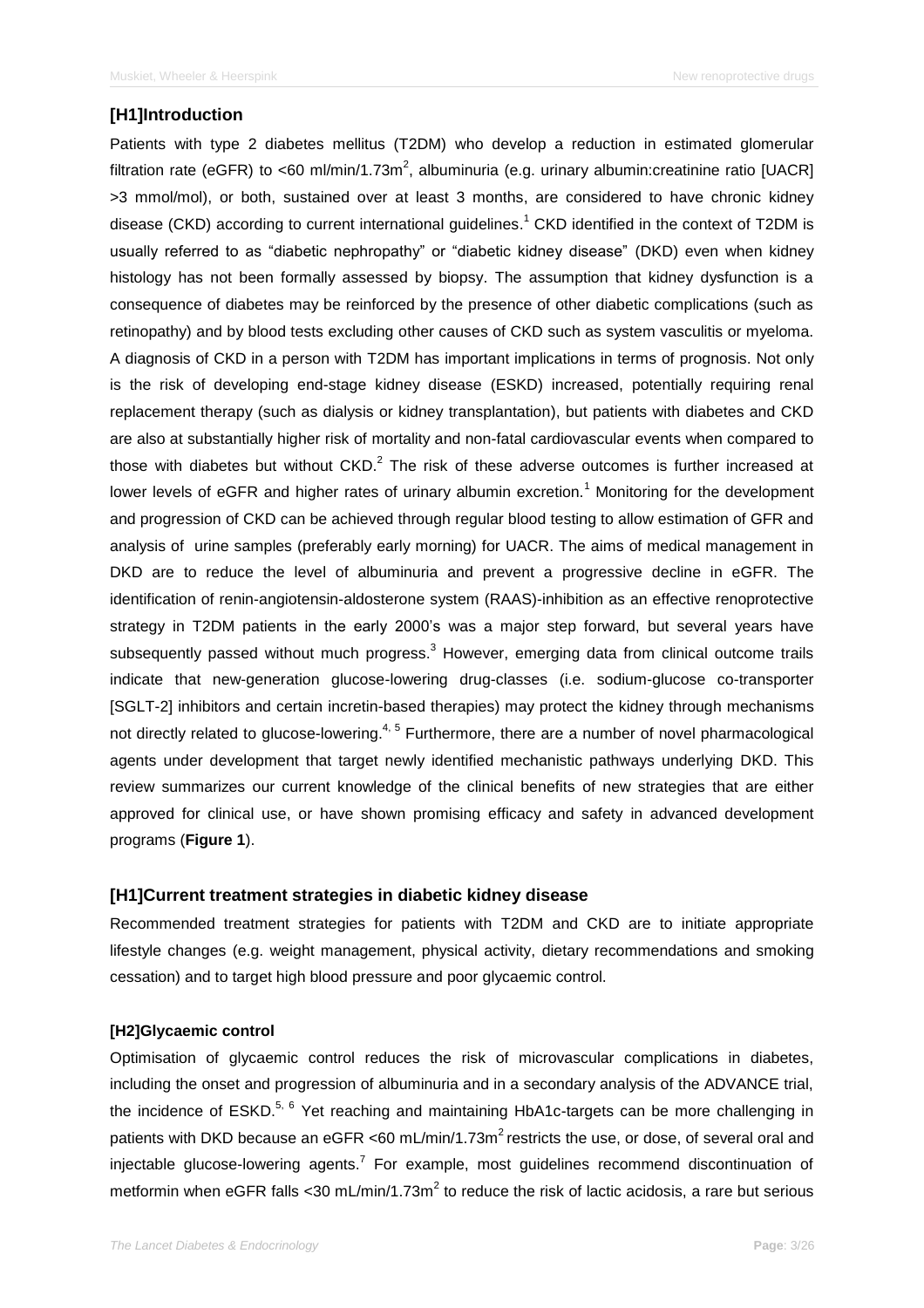adverse effect.<sup>8</sup> Accumulation of sulphonylureas and their active metabolites due to reduced renal excretion increases the likelihood of hypoglycaemia, and necessitates the avoidance of first generation agents (e.g. tolbutamide) and dose restriction of some second-generation agents (e.g. glimepiride) in patients with CKD. Largely because of these risks, arguments have been made for less stringent HbA1c-targets for patients with T2DM and low eGFR levels by some experts.<sup>10</sup>

## **[H2]Blood pressure control**

The best method to assess blood pressure in patients with T2DM (e.g. whether to use resting office readings or 24h-assessment), is not universally agreed and guidelines differ in recommending target systolic and diastolic pressures.<sup>5, 11</sup> Lower targets (e.g. <130/80 mmHg) are generally considered appropriate to reduce cardiovascular risk and slow eGFR-decline once albuminuria develops. While most classes of antihypertensive medication are used to control hypertension in patients with T2DM and CKD, current guidelines generally recommend inclusion of angiotensin receptor blockers (ARBs) or angiotensin converting enzyme inhibitors (ACEi) in the antihypertensive regimen, based on evidence from randomized controlled trials conducted almost two decades ago (see below).<sup>5</sup> RAASblockers reduce albuminuria, probably by reducing intraglomerular pressure and may also prevent renal inflammation and fibrosis. Although renoprotective in the longer-term, their use may be limited by acute reductions in eGFR and/or the development of hyperkalaemia. There are few studies directly comparing ACEi with ARBs in DKD but the available data suggest that the two classes have comparable beneficial effects on kidney outcomes.<sup>12</sup> Declining kidney function is often associated with fluid retention, which exacerbates hypertension resulting in peripheral and pulmonary oedema. Loop diuretics are often used to offset volume expansion and treat associated symptoms, but may have a detrimental effect on eGFR as a result of intravascular volume depletion.

## **[H1]Evidence-based renoprotective strategies**

The concept of specifically protecting the kidney in patients with T2DM arose largely from studies of ARBs conducted in the late 1990s. In two clinical outcome trials reported in 2001, IDNT and RENAAL, the use of irbesartan and losartan respectively reduced the likelihood of adverse kidney outcomes by approximately 20% when compared to conventional therapies.<sup>13, 14</sup> Prior animal studies indicated that such renoprotective effects were due to reductions in intraglomerular pressure, thought to result from the ability of these agents to selectively vasodilate the efferent arteriole of the glomerulus.<sup>15, 16</sup> This mechanism of action was thought to explain the acute reductions in eGFR observed in many patients on initiation of these agents, which need to be considered in the light of their longer-term benefit on kidney function. Post-hoc analyses of these trials helps to support the hypothesis that renoprotection was conferred as a result of RAAS-blockade, rather than the effects on systemic blood pressure.<sup>17</sup>

## **[H1]The search for new therapies**

Despite widespread use of RAAS-inhibitors as part of the antihypertensive regimen in clinical practice, there is a high residual risk of progressive kidney disease highlighting a need for new therapies.<sup>3, 5</sup> Following RENAAL and IDNT, investigators tried to show that maximizing RAAS blockade by a combination of an ARB with either an ACEi (VA NEPHRON-D)<sup>18</sup> or the direct renin inhibitor aliskiren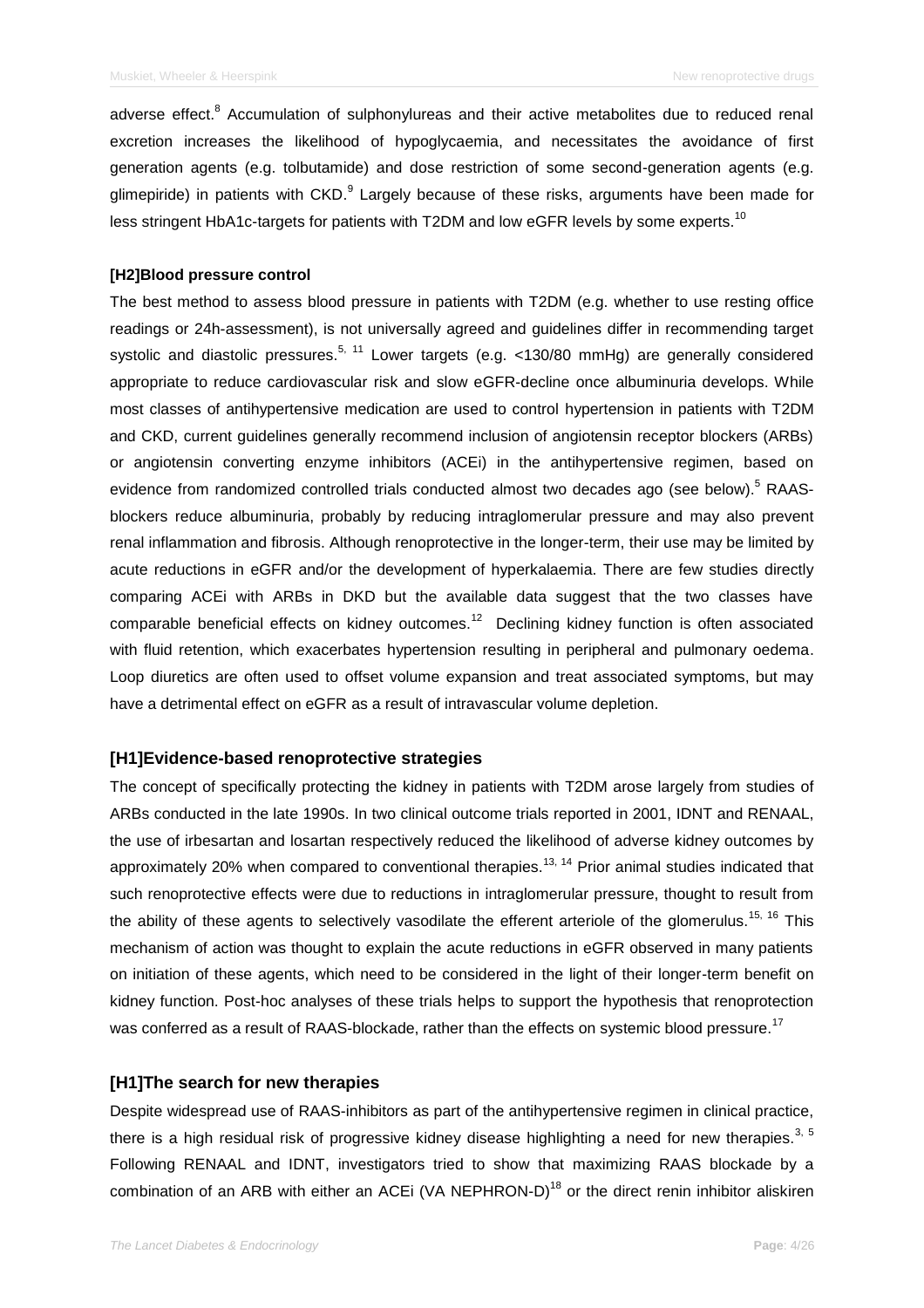$(ALTITUDE)<sup>19</sup>$  would have an additional benefit on kidney outcomes. Although combination therapy led to greater reductions in albuminuria and blood pressure, both trials were stopped prematurely for safety and futility reasons, respectively.

Alternative therapeutic approaches that have been tried unsuccessfully include administration of the glycosaminoglycan sulodexide (Sun-MACRO)<sup>20</sup>, targeting of the endothelin receptor with the antagonist avostentan (ASCEND)<sup>21</sup> and activation of the nuclear factor erythroid 2-related factor 2 (Nrf2) with bardoxolone methyl (BEACON).<sup>22</sup> Despite such setbacks, the expanding problem of T2DM and the growing cost of managing the associated complications has driven the search for new therapies. Large-scale clinical trials have been required to prove cardiovascular safety (in addition to HbA1c-lowering) of new agents by regulatory agencies. These cardiovascular outcome trials (CVOTs) have not only indicated generally favourable adverse effect profiles of newer drug-classes, but also identified potential drug-specific renoprotective benefits associated with the use of SGLT2 inhibitors (empagliflozin and canagliflozin) and glucagon-like peptide (GLP)-1 receptor antagonists (GLP1-RAs; liraglutide and semaglutide). Other new therapeutic approaches include endothelin receptor and mineralocorticoid receptor antagonists (**Figure 1**).

#### **[H2]SGLT2 inhibitors**

The kidneys play an important role in normal glucose homeostasis through gluconeogenesis, utilization of glucose as a metabolic fuel and re-absorption of most filtered glucose by the sodium glucose co-transporters 1 and 2 (SGLT1 and SGLT2, respectively) located in the luminal membrane of the proximal tubule.<sup>23</sup> The majority (80-90%) of filtered glucose is reabsorbed by the high-capacity low-affinity SGLT2 in the early S1 segment of the proximal convoluted tubule, whereas the remaining 10-20% is reabsorbed by the low-capacity high-affinity SGLT1 in the more distal S2/S3 segment.<sup>23, 24</sup> In patients with poorly controlled diabetes, the maximum renal glucose reabsorptive capacity is increased compared to normal glucose-tolerant individuals, likely because of upregulation of SGLT2. $^{25}$ ,  $26$  As such, inhibition of SGLT2 appeared an attractive therapeutic target. Four SGLT2 inhibitors (canagliflozin, dapagliflozin, empagliflozin and ertugliflozin) have been approved by the FDA and EMA for use as glucose-lowering drugs in patients with T2DM.<sup>23, 27</sup>

SGLT2 inhibitors dose-dependently increase urinary glucose excretion by approximately 70-80 gram per day in healthy non-diabetic individuals<sup>27</sup>, and decrease HbA1c by 0.5 to 0.8% in T2DM patients, depending on baseline HbA1c and kidney function.<sup>28</sup> SGLT2 inhibitors can be used in combination with other anti-hyperglycaemic drugs and their glucose-lowering efficacy is not reduced when used as an adjunct to metformin, sulphonylureas, DDP-4 inhibitors, GLP-1RA's, or basal insulin.<sup>29</sup> Glucose lowering efficacy appears to be enhanced in patients with poor glycaemic control (HbA1c  $>8.0\%$ ).<sup>28</sup> Beyond glycaemic control, SGLT2 inhibitors have been shown to decrease body weight by 2-3 kg<sup>5, 23</sup>, in part as a direct consequence of a negative caloric balance due to increased urinary glucose excretion (1g of glucose equates 4 kilocalories). However, despite on-going glycosuria, weight loss does not usually continue after six months, likely due to compensatory changes in metabolism and increased appetite and food intake. $30, 31$ 

As the reabsorption of glucose and sodium are coupled, SGLT2 inhibition leads to a dosedependent natriuresis.<sup>32</sup> Although the natriuretic effect of these drugs dissipates after 2-3 days and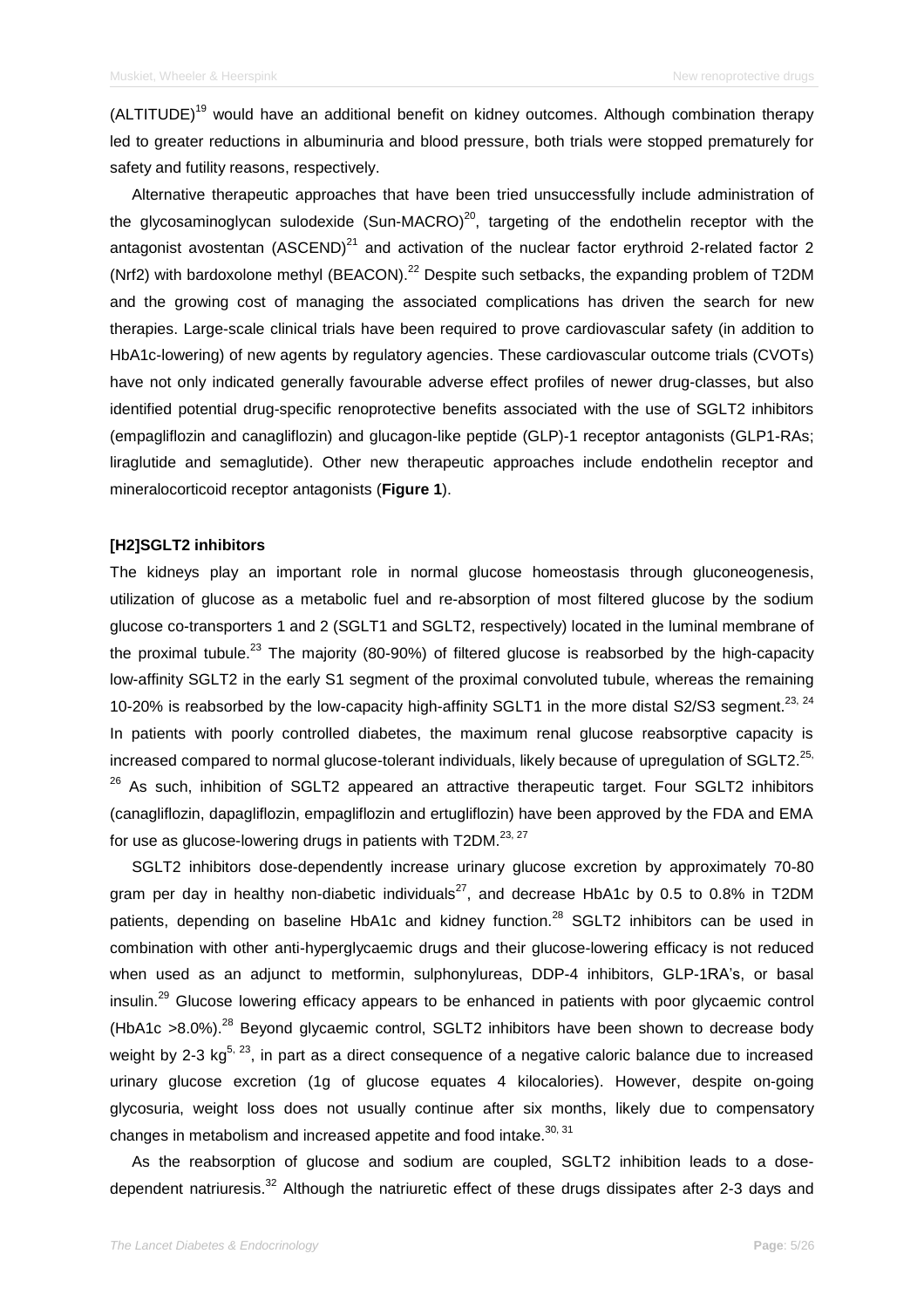sodium and fluid balance re-equilibrate, an ~7% reduction in plasma volume, along with an increase in haematocrit and reduction in systolic blood pressure of ~2-4 mmHg have been reported.<sup>28</sup> The antihypertensive effects of SGLT2 inhibitors appear to be independent of concomitant antihypertensive medications (including diuretics and RAAS-inhibitors).<sup>33, 34</sup>

The beneficial effects of SGLT2 inhibitors on cardio-renal outcomes have been established in two landmark placebo-controlled cardiovascular outcome studies, the EMPA-REG OUTCOME trial<sup>35</sup> and the CANVAS Clinical Trial Program.<sup>36, 37</sup> In EMPA-REG OUTCOME, involving 7020 T2DM patients with established cardiovascular disease, empagliflozin reduced the risks of the composite primary MACE outcome by 14% (95% CI 1-26%; P=0.04) relative to placebo after a median follow-up of 3.1 years.<sup>35</sup> Similarly, in the CANVAS Program, involving 10,142 patients with T2DM and high cardiovascular risk, canagliflozin lowered the rate of the primary MACE outcome by 14% (95% CI 3- 25%; P=0.02) relative to placebo after a mean of 118.2 weeks.<sup>36</sup> Importantly, both SGLT2 inhibitors slowed the progression of eGFR-decline and reduced the risk of a composite renal outcome by approximately 40% in the study populations who had a baseline eGFR >30 ml/min/1.73m<sup>2</sup> that were already well managed, with ~80% of all participants prescribed a RAAS-inhibitor.<sup>36-40</sup> Despite these results, it is important to realize that neither EMPA-REG OUTCOME or CANVAS were designed to assess the renoprotective effects of SGLT2 inhibitors.<sup>41</sup> Dedicated kidney outcome trials (as described below) are required before recommendations on the use of SGLT2 inhibitors as a renoprotective drug can be included in updated clinical practice guidelines.<sup>4</sup>

The renoprotective benefits of SGLT2 inhibitors are likely to be explained by several mechanisms. Like ACEi and ARBs, these agents are thought to have favourable effects on renal haemodynamics (**Figure 2**). Their proximal natriuretic effect, possibly enhanced by functional blockade of the sodiumhydrogen exchanger 3 (NHE3)<sup>42</sup>, increases sodium delivery to the downstream juxtaglomerular apparatus.<sup>43</sup> In turn, tubulo-glomerular feedback signalling is activated, resulting in afferent arteriolar vasoconstriction and decreased renal blood flow, attenuating glomerular hyperfiltration which is a characteristic of DKD.<sup>16</sup> In long-term trials, SGLT2 inhibitors consistently reduce eGFR after treatment initiation over a wide range of baseline values, with the reduction reversed after washout of the study drugs, collectively suggesting renal haemodynamic actions.<sup>44</sup> Such early reductions in eGFR predict a slower subsequent decline in kidney function on long-term treatment, as reviewed in detail elsewhere.<sup>16, 23, 45</sup> SGLT2 inhibitors may also reduce renal hypoxia, which is typically observed in diabetic kidneys.<sup>46</sup> By reducing sodium and glucose transport activity in the proximal tubule, energy and oxygen demands decrease, resulting in preservation of tubular cell structural integrity and possibly function.<sup>46</sup>

SGLT2 inhibitors are currently not licenced for use in patients with DKD and eGFR <45 mL/min/1.73m<sup>2</sup> in most countries (Table 1), since their efficacy in terms of glucose lowering is attenuated in stages 3b-5 CKD.<sup>47-49</sup> However, body weight, blood pressure and albuminuria lowering effects persist in these.<sup>50, 51</sup> Additionally, subgroup analyses from the EMPA-REG OUTCOME and CANVAS trials suggested that the efficacy of SGLT2 inhibitors to reduce the risks of cardiovascular and renal outcomes do not depend on eGFR. $^{36, 52}$  In recognition of these findings, Health Canada allows physicians to consider their use when indicated for cardiovascular and renal protection down to an eGFR of 30 mL/min/1.73m<sup>2</sup>.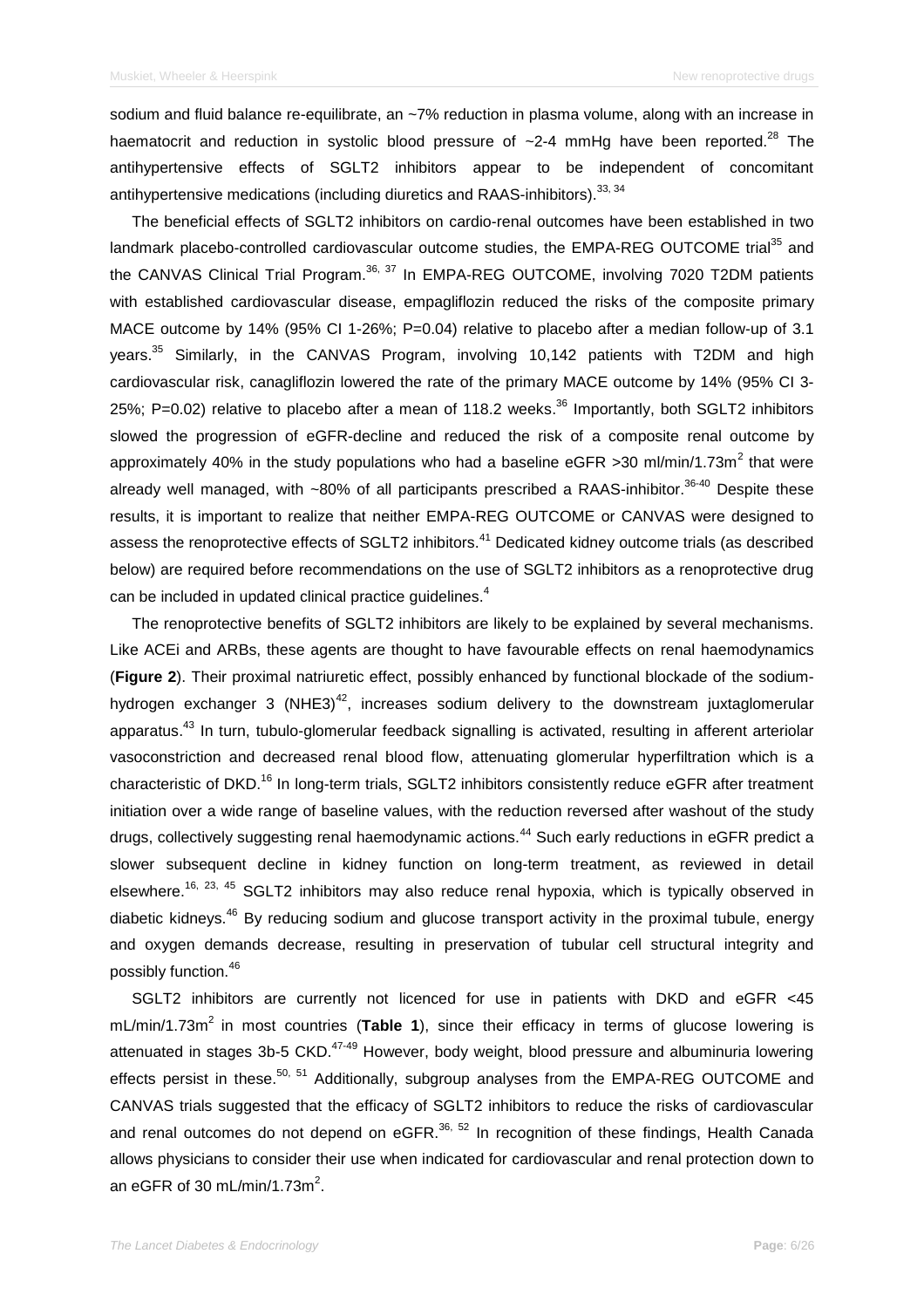Effects of SGLT2 inhibitors in slowing progressive kidney function loss appear to be independent of glycaemic control. In a secondary analysis of CANTATA-SU, a 2-year clinical phase-III registration trial comparing canagliflozin with the SU-derivative glimepiride, the rate of kidney function decline was significantly lower in the canagliflozin arm, while glycaemic control was similar between the two classes. <sup>53</sup> Also, *post-hoc* analyses of EMPA-REG OUTCOME and earlier stage phase-III studies indicated that UACR-lowering was statistically independent of concomitant changes in HbA1c.<sup>4, 39</sup> Collectively, these data suggest that renoprotective effects are unlikely to be mediated by improvements in glycaemic control but rather by other mechanisms as described above. Renal outcomes trials of SGLT2 inhibitors in DKD patients are ongoing. One of these, CREDENCE  $(NOT02065791)^{54}$  has recently been stopped early at the recommendation by the data safety monitoring committee, based on achievement of pre-specified kidney efficacy criteria. Finally, since glomerular hyperfiltration is involved in the pathophysiology of various kidney diseases beyond DKD, there is a rationale to extend the use of SGLT2 inhibitors in non-DKD such as CKD induced by obesity, secondary focal segmental glomerulosclerosis or hypertensive nephrosclerosis.<sup>55</sup> As such, the dedicated renal outcome study Dapa-CKD trial (dapagliflozin; NCT03036150) is recruiting patients with CKD with or without T2DM, with a recent announcement for plans for a similar study assessing empaglilfozin (EMPA-KIDNEY trial<sup>56</sup>).

#### **[H2]Incretin-based therapies**

GLP-1 is secreted from gut enteroendocrine L-cells at low tonic rates in the fasting/interprandial state. Circulating levels of this gut-hormone rise briskly within minutes of food intake.<sup>57, 58</sup> Initial studies focused on its role as an incretin-hormone, in-part responsible for the ~70% amplification of insulin secretion in the context of nutrient (particularly glucose) ingestion; i.e. the "incretin-effect".<sup>59</sup> This finding was rapidly followed by the demonstration that the glucoregulatory actions of GLP-1 also include suppression of glucagon secretion, inhibition of gastric emptying rate and small bowel motility and reduction in appetite and food intake, transduced by a single GLP-1 receptor (GLP-1R) located in many organs including the kidney (see below).<sup>58</sup>

The incretin effect is severely reduced or absent in patients with T2DM $^{59}$ , and is regarded as a key pathophysiological defect that contributes to glucose intolerance.<sup>60</sup> The insulinotropic and glucoselowering response to exogenous GLP-1 is preserved in human T2DM<sup>61</sup>, suggesting that pharmacological efforts aimed at therapeutic amplification of GLP-1-induced glucose-lowering in this population was worthwhile. However, the GLP-1 peptide is unstable *in-vivo* and continuous infusion would be required to overcome this problem, limiting clinical application. Circulating GLP-1 is rapidly inactivated (<2 minutes), primarily by DPP-4, to a metabolite that stimulates insulin secretion.<sup>62</sup> These findings prompted two strategies to extend and maintain incretin activity in T2DM, firstly the use of injectable GLP-1RAs that are resistant to DPP-4 cleavage and provide supraphysiological concentrations of ligands to the GLP-1R, and secondly the use of oral DPP-4 inhibitors (DPP-4is), which prevent degradation of endogenously secreted GLP-1 and glucose-dependent insulinotropic polypeptide (GIP), another incretin-hormone. 62

Several incretin-based drugs with different structures, modes of administration and pharmacokinetic properties (separating the GLP-1RA class into short-acting [prandial] and long-acting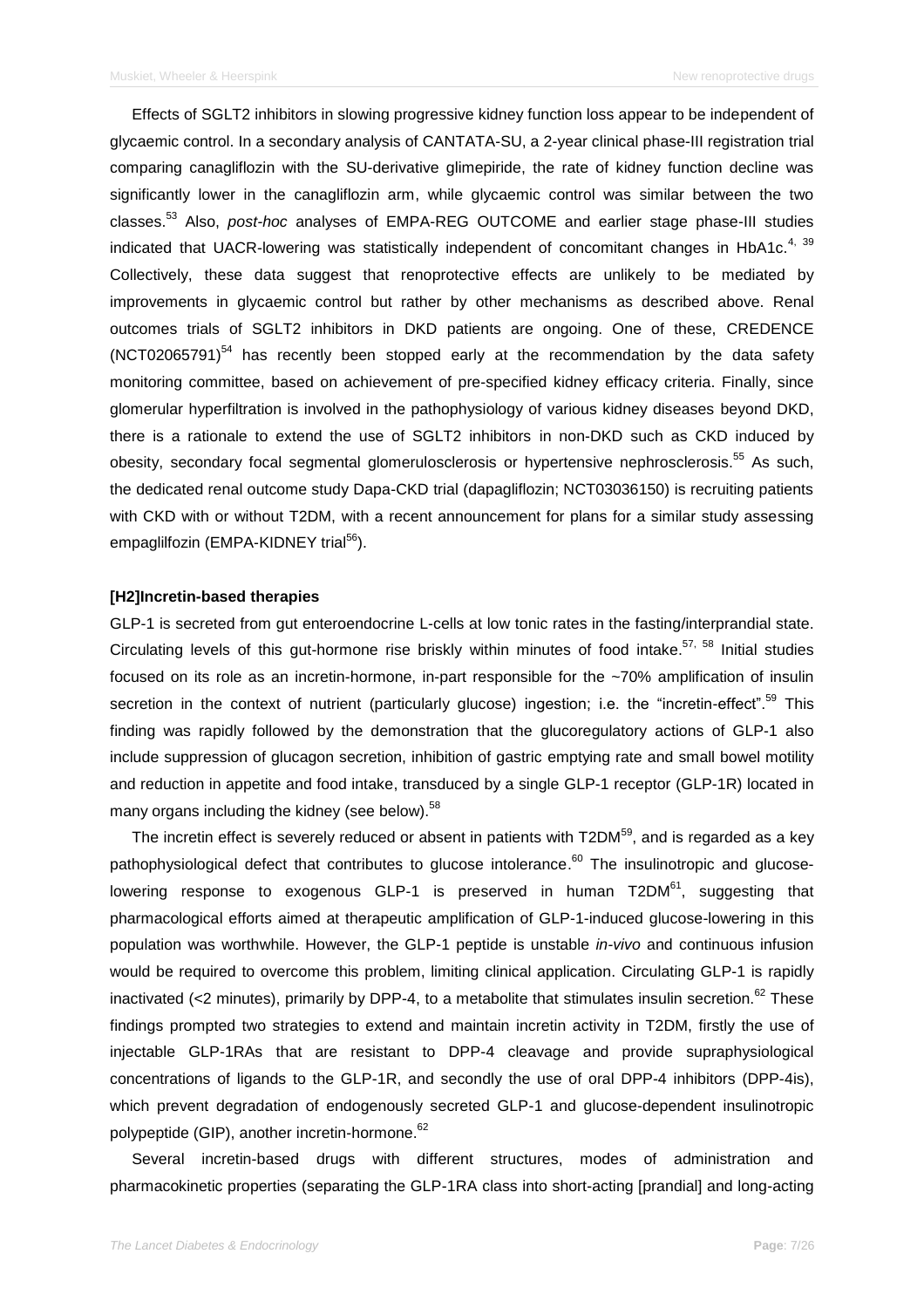compounds) have been introduced as treatments for T2DM,<sup>58, 62</sup> GLP-1RAs reduce fasting glucose and HbA1c-levels by 0.5-1.3%, the reductions achieved depending on choice of agent, dose, baseline HbA1c and background therapy.<sup>62</sup> Although less effective when compared to GLP-1RAs, DPP-4is promote reductions HbA1c of  $0.6$ -0.9%.<sup>62</sup> Given their glucose-dependent mode of action, incretinbased drugs are associated with low rates of hypoglycaemia, and are generally well tolerated.<sup>57, 58, 62</sup> As pharmacokinetic data and clinical experience with GLP-1RAs in patients with T2DM and CKD are limited, caution or discontinuation is advised when kidney function is severely impaired (**Table 1**). DPP-4is are well tolerated in stages 3b to 5  $CKD^{62}$ , although most manufacturers recommend dose reductions, with the exception of linagliptin, which is mainly eliminated through biliary excretion.<sup>62</sup>

As with SGLT2 inhibitors, "off-target" effects of incretin-based drug-classes may favourably modify cardio-renal risk profile and impact on clinical outcomes beyond glycaemia.<sup>5</sup> Firstly, GLP-1R-mediated reductions in appetite and food-intake result in a loss of ~0.8-1.4 kg in body weight<sup>63</sup>, albeit with much variation in individual responses and within-class differences. DPP-4is tend to be weight-neutral as they do not induce satiety.<sup>62, 64</sup> Secondly, sustained GLP-1RA-treatment consistently reduces systolic blood pressure by  $\sim$ 2-3 mmHg<sup>5, 62, 65</sup>, while DPP-4is have no uniform antihypertensive effect.<sup>5, 62</sup> Thirdly, incretin-based therapies modestly improve fasting and particularly postprandial lipid-profiles.<sup>5</sup> Fourthly, GLP-1 may modulate inflammation/fibrosis at multiple sites. Finally, GLP-1 has been implicated in the enteroendocrine regulation of water and electrolyte balance (the putative "gut-renal axis<sup>"66</sup>), specifically by enhancing renal solute excretion in response to acute solute ingestion, forming a feed-forward loop between the gut and the kidneys.<sup>62</sup> GLP-1Rs have been identified at various locations in the kidney, including pre-glomerular vascular smooth muscle cells and proximal tubular cells, emphasizing a potential physiological role of GLP-1 in kidney function.<sup>62</sup> Administration of GLP-1 and GLP-1RAs induces natriuresis, diuresis and urinary alkalinisation in healthy males<sup>67, 68</sup> and T2DM patients, possibly mediated by inhibition of NHE3 in the brush border of the proximal tubule.<sup>69-71</sup> As with SGLT2 inhibitors, such proximal natriuresis would be expected to stimulate TGF-signalling, leading to afferent vasoconstriction and a reduction in renal blood flow and GFR. However, in T2DM patients, mechanistic studies and clinical trials have failed to identify (consistent) effects of GLP-1RAs on renal haemodynamics<sup>69-72</sup> or acute reductions in (estimated) GFR upon initiation of therapy.<sup>62</sup> This may be explained by direct NO-dependent vasodilatory actions of GLP-1RAs at the afferent arteriole, which may override or offset vasoconstriction induced by TGF (**Figure 2**). <sup>68</sup> Renal response to DPP-4 inhibition may be even more complicated, as they induce natriuresis, at least in-part *independent* of  $GLP-1^{66, 73}$ 

Data from placebo-controlled phase-III trials of GLP-1RAs in patients with T2DM have shown inconsistent effects on albuminuria and generally no effect on eGFR. In SCALE Diabetes, 56 weeks of liraglutide resulted in dose-dependent reductions in UACR $^{74}$ , whereas the 26-week LIRA-RENAL trial in T2DM patients with moderate to severe kidney impairment did not demonstrate reductions in UACR <sup>75</sup> In a small crossover trial in albuminuric T2DM patients on RAAS-inhibitors, liraglutide given for 12 weeks reduced 24h urinary albumin excretion by 32% compared with placebo, independent of HbA1creductions and possibly driven by blood pressure-lowering.<sup>76</sup> Integrated data from nine registration trials of dulaglutide, which included 6005 patients with T2DM, showed lower UACRs than with placebo (-16.7% vs 10.0%), insulin glargine (-16.7% versus 3.7%) and other active comparators (-20.0% vs -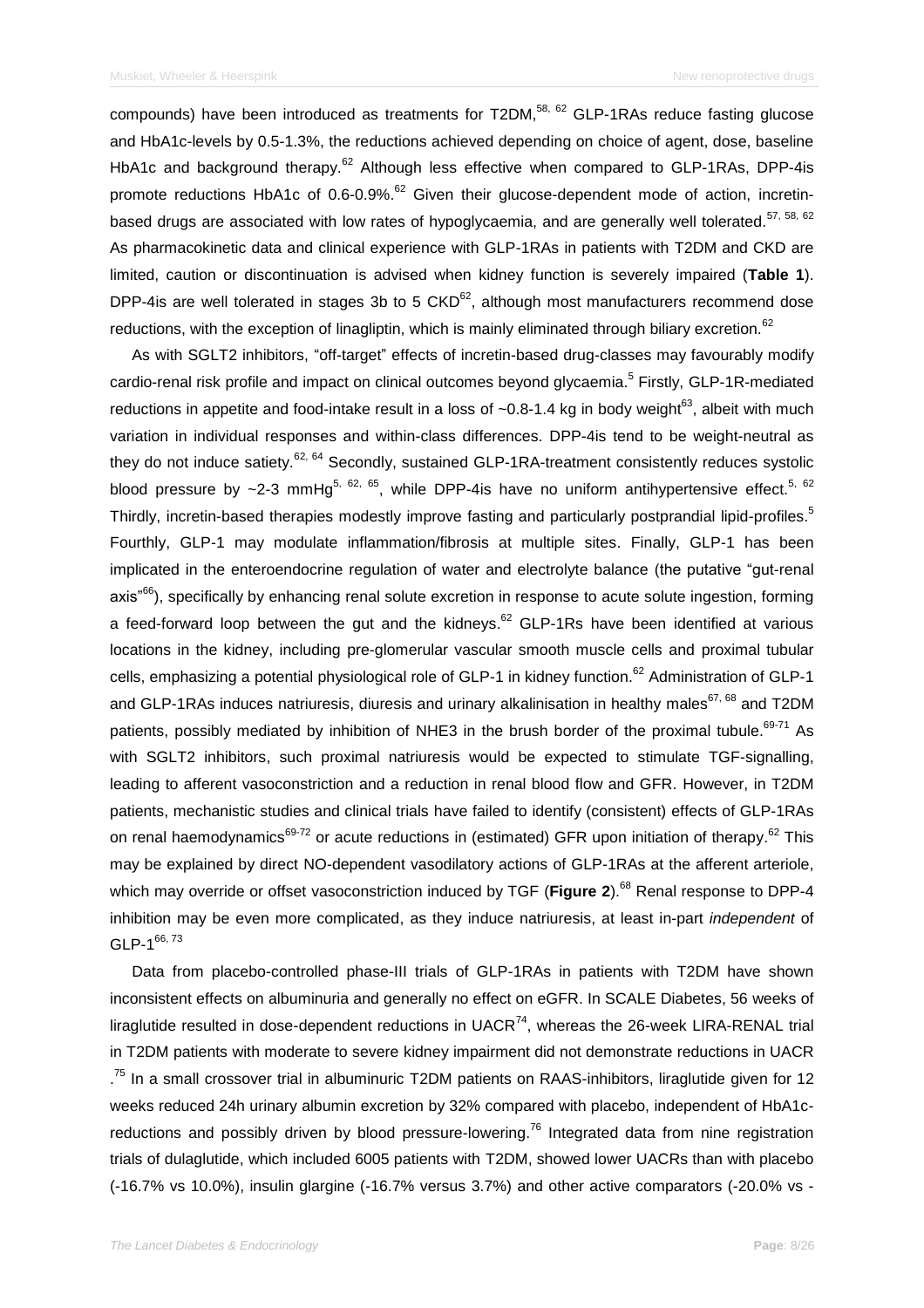12.5%).<sup>77</sup> Although no differences in serum creatinine levels were observed over 104 weeks, fewer patients receiving dulaglutide than insulin glargine experienced a 40%-decline in eGFR at any point during a 1-year treatment period.<sup>77</sup> More recently, in AWARD-7, involving 577 patient with T2DM and moderate-to-severe CKD, dulaglutide versus once-daily titrated insulin glargine (with similar HbA1creductions) resulted in a higher eGFR after 52-weeks, and reduced UACR in patients with baseline macroalbuminuria.<sup>78</sup>

Kidney outcome data have been collected as secondary and exploratory endpoints in recent (Table 2) and ongoing (Table 3) cardiovascular safety trials of GLP1-RAs and DPP4-is.<sup>62</sup> In ELIXA, which assessed the cardiovascular safety of lixisenatide in 6,068 patients with T2DM and a prior acute coronary event, the percentage change in UACR showed a modest difference in favour of the GLP-1RA after 25 months of follow up (24% versus 34%). <sup>79</sup> However, in the total population, *post-hoc* adjustment for HbA1c levels attenuated (p=0.07) the lixisenatide-induced kidney benefit, suggesting some glucose-dependency. Both LEADER (liraglutide)<sup>80</sup> and SUSTAIN-6 (semaglutide)<sup>81</sup> included a prespecified composite kidney outcome, defined as progression to macroalbuminuria, doubling of serum creatinine, ESKD, or kidney death. The kidney composite was reduced by 22% with liraglutide in 9,340 T2DM patients after 3.8 years<sup>80</sup> and 36% by semaglutide in 3,297 patients after 104 weeks<sup>81</sup>, respectively. Notably, in both trials, the effects were driven by a 26-46% reduction in macroalbuminuria, rather than more clinically relevant kidney endpoints. In LEADER, the difference in kidney outcome was not altered by adjustment for change in glycaemic control, bodyweight and systolic blood pressure.<sup>82</sup> Finally, liraglutide modestly slowed eGFR-decline by 2% compared to placebo after 36-months (-7.44 versus -7.82 mL/min/1.73m<sup>2</sup>, respectively), of which the clinical relevance is uncertain.<sup>80</sup>

In parallel to their lack of effect on cardiovascular outcomes or mortality, DPP-4i therapy may have at best a modestly beneficial effects on kidney endpoints in at-risk T2DM patients. In a recent pooled analysis of placebo-controlled trials, linagliptin reduced kidney disease events by 16%, driven by an 18%-reduction in moderate and 14%-reduction in albuminuria, with no effects on eGFR.<sup>83</sup> Moreover, combined data from randomised controlled trials including 217 albuminuric T2DM patients indicated that linagliptin reduced UACR by 28%, independent of HbA1c or systolic blood pressure.<sup>84</sup> However, MARLINA-T2D™, which included 360 T2DM patients on stable RAAS-inhibition, and was sufficiently powered to test superiority of linagliptin in reducing albuminuria, did not confirm these findings.<sup>85</sup> Three CVOTs involving a DPP-4is have provided data on kidney endpoints. In a secondary analysis of SAVOR-TIMI 53, involving 16,492 at-risk T2DM patients, saxagliptin led to reclassification of patients into a lower UACR category, irrespective of baseline UACR.<sup>86</sup> An overall mean reduction in UACR of 34 mg/g was seen with saxagliptin which was independent of HbA1c-lowering, although the drug did not impact on othermore clinically relevant kidney endpoints after 2.1 years. In TECOS, which randomized 14,671 T2DM patients to either sitagliptin or placebo, there was no clinically relevant between-group difference in either eGFR or UACR.

Although incretin-based therapies (particularly GLP-1RAs) may improve albuminuria in T2DM, effects on more clinically relevant kidney outcomes such as time to starting dialysis remain uncertain. The results of CARMELINA (NCT01897532), which examines cardio-renal effects of prolonged linagliptin-therapy in patients with pre-existing DKD, or active-comparator studies that include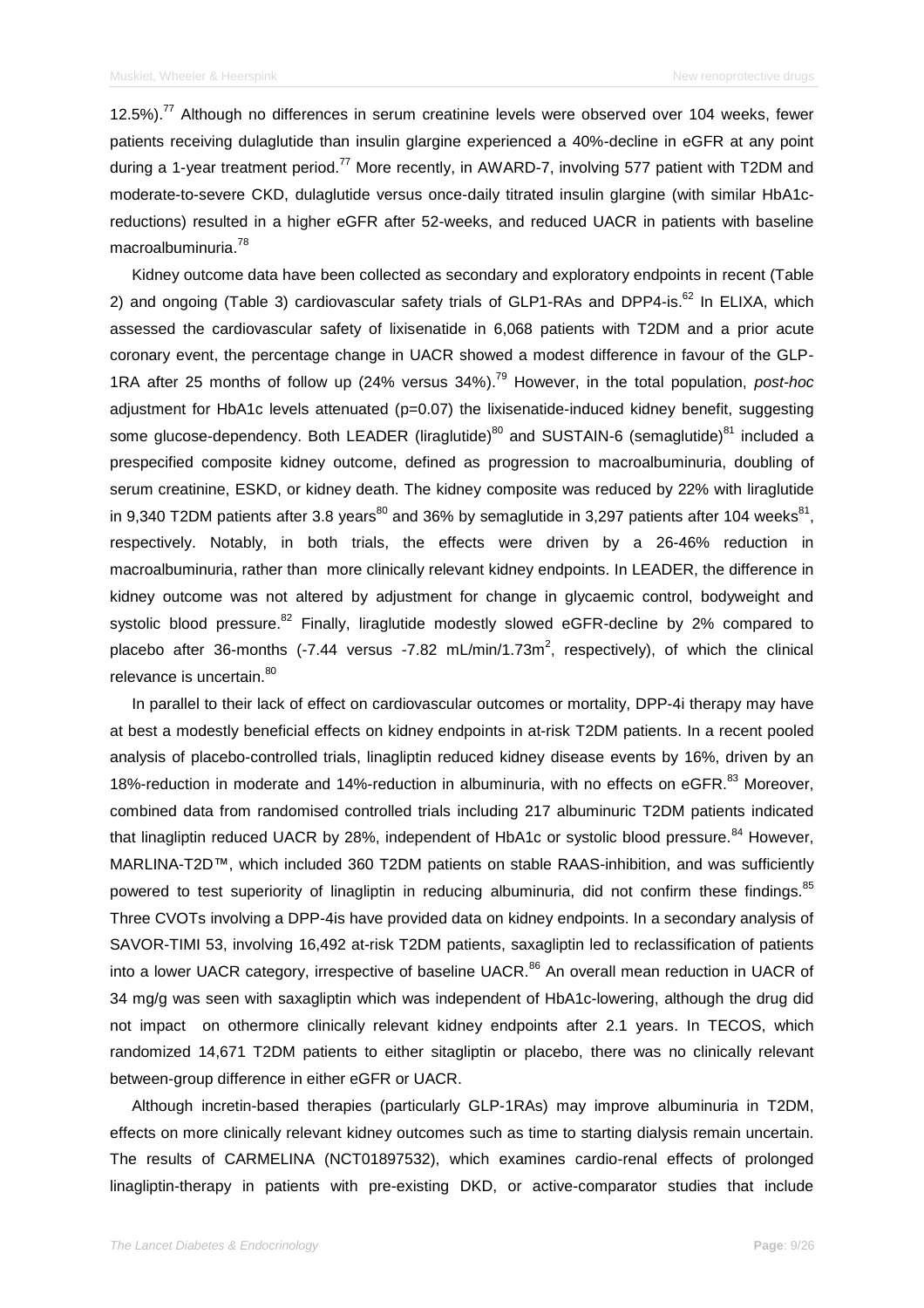secondary kidney endpoints such as CAROLINA (NCT01243424; comparing linagliptin and glimepiride) and GRADE (NCT01794143; comparing liraglutide, sitagliptin, glimepiride and insulin glargine) are anticipated. However, in contrast to SGLT2 inhibitors, there are no ongoing studies of incretin-based therapies recruiting patients with DKD with a primary objective of determining the effects of these drugs on kidney endpoints.

#### **[H2]Endothelin receptor antagonists**

The endothelin family comprises three endothelins (ET-1, ET-2, and ET-3) that bind to either the  $ET_A$ and  $ET_B$  receptor. In general,  $ET_A$  receptor activation causes vasoconstriction, matrix accumulation and cell proliferation, while  $ET_B$  receptor activation opposes these effects.<sup>87, 88</sup> The ET system also plays an important role in sodium and water regulation. Although  $ET_B$  activation has a sodium and water retaining effect,  $ET_A$  exerts a natriuresis, in particular via  $ET_A$  receptors located in the collecting duct.<sup>89, 90</sup> Pharmacological blockade of ET receptors is associated with sodium and water retention and this effect has made development of ET blockers challenging.

The ET system is thought to be involved in the development and progression of DKD.<sup>91</sup> Patients with DKD generally exhibit hyperglycaemia, insulin resistance, obesity, dyslipidaemia, RAASactivation, endothelial dysfunction and increased oxidative stress, all of which increase production of ET-1 in the kidney.<sup>91</sup> Apart from its potent vasoconstrictive effects on the efferent renal vasculature, which can result in a reduction of renal blood flow and glomerular hyperfiltration<sup>16</sup>, ET-1 may promote kidney injury by activating pro-inflammatory and pro-fibrotic pathways.<sup>91, 92</sup>

Multiple experimental and clinical mechanistic studies have supported the hypothesis that ET blockade may delay the progression of kidney disease in the long-term. ERA attenuate the vasoconstrictor effect of ET-1 and thereby reduce intraglomerular pressure and hyperfiltration (**Figure 2**). In hypertensive patients with CKD, it has been shown that ERAs caused a significant increase in effective renal blood flow and reduction in filtration fraction, indicating that ET-1 causes vasoconstriction mediated by the efferent arteriole.<sup>93, 94</sup> In addition to hemodynamic effects, a recent study with the ERA atrasentan reported a reduction in albuminuria, possibly through protection of the glycocalyx.<sup>95</sup> Other potential mechanisms of ERA-induced renoprotection involve preservation of podocytes morphology<sup>96</sup>, and changes in production of growth-factors and vasoconstrictors II (ATII)<sup>97</sup> Avosentan was the first ERA to be tested in a larger randomized, placebo-controlled trial involving 286 patients with DKD and macroalbuminuria. This 12-week trial showed a dose dependent reduction in proteinuria, with an optimal dose of 10 mg/day Higher dosages (≥25 mg/day) increased the risk of the main adverse outcome, peripheral oedema (12%).<sup>98</sup> Following this dose finding study, a large phase 3 trial testing the effect of avosentan on kidney outcomes (ASCEND) at 25 and 50 mg/day in 1392 patients with T2DM, yet was terminated early because of an excess of congestive heart failure (CHF) and mortality associated with the  $ERA<sup>21</sup>$  These results demonstrate the narrow therapeutic window of ERAs and the importance of careful dose selection to avoid adverse consequences of sodium and fluid retention.

Atrasentan, which has a higher  $ER<sub>A</sub>$  selectivity than avosentan and may therefore exert less sodium retention, has also been tested in DKD. A phase-2 trial (RADAR), reported that atrasentan (0.75 mg/day and 1.25 mg/day) reduced albuminuria by 35% and 38%, respectively, in 211 patients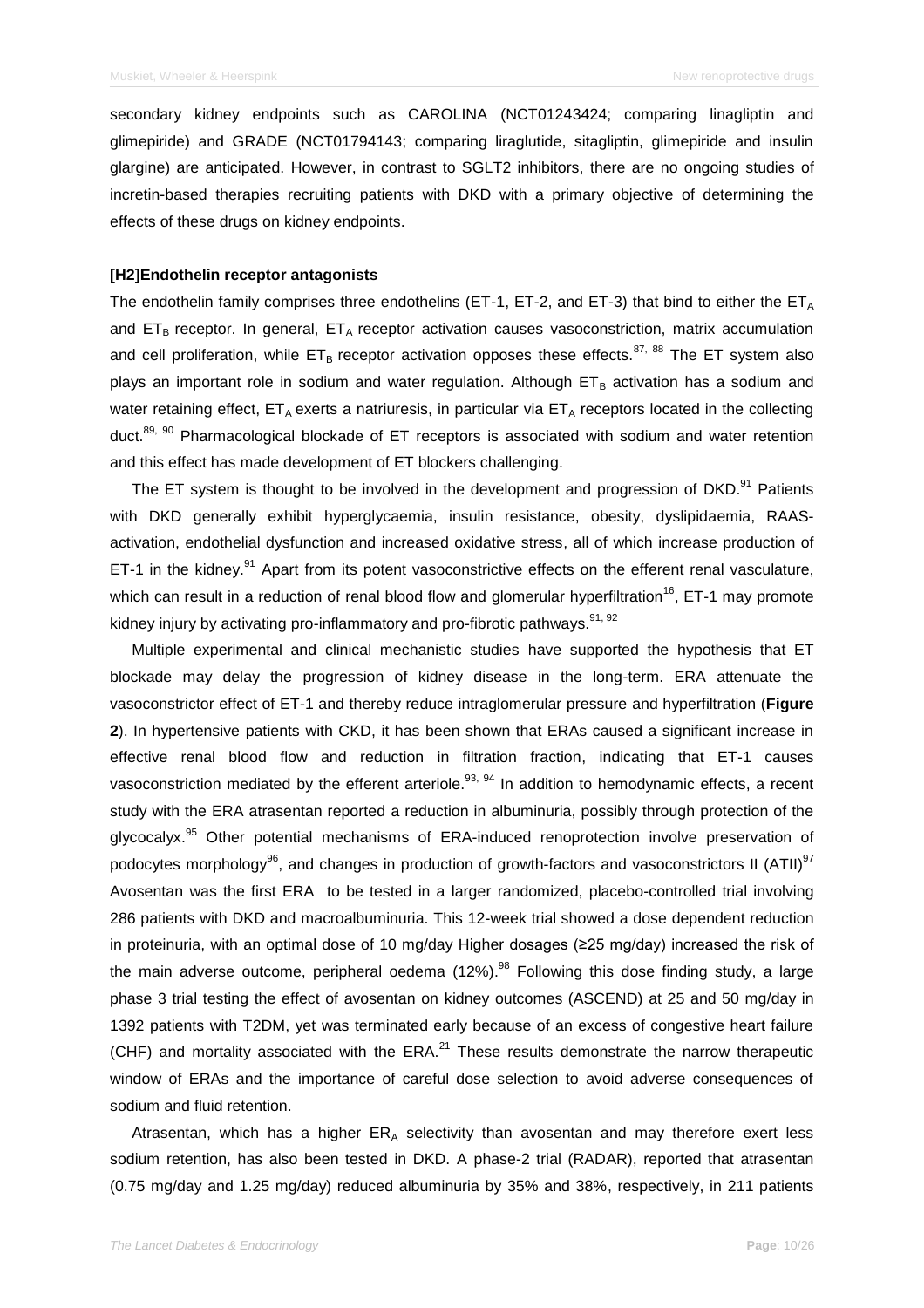with DKD and overt proteinuria after 12 weeks, with the 1.25 mg/day dose leading to more sodium retention.<sup>99</sup> A large phase-3 confirmatory outcome trial (SONAR), evaluating the effect of atrasentan in T2DM patients with CKD stage 2-4, which selected individual recruits based on their initial atrasentan response in terms of albuminuria and body weight, $100$  was recently stopped prematurely due a lower than expected number of renal events by that time in the study (rather than safety concerns) with results expected in late 2018.

#### **[H2]Mineralocorticoid receptor antagonists**

The steroidal mineralocorticoid receptor (MR) plays an important role in the RAAS. Although traditionally ATII has been considered the key component of the RAAS that mediates end-organ damage, it has become increasingly clear that aldosterone is at least as an important in driving cardiovascular and kidney injury, beyond the effects of renin and ATII.<sup>101</sup> Patients with DKD show increased activity of the MR receptors, which is most likely driven by increased levels of circulating aldosterone, altered cortisol activity and/or elevated local expression of the MR.<sup>102</sup>

Current clinically approved steroid-based MR antagonists (MRAs), including spironolactone and eplerenone, mimic the molecular structure of the natural MR ligands. Clinical trials to date have demonstrated that MRAs further reduce albuminuria and blood pressure in patients with diabetic and non-diabetic kidney diseases when added to a RAAS inhibitor.<sup>103-105</sup> Moreover, a prospective openlabel study suggested that spironolactone may stabilize decline in kidney function in patients with proteinuric kidney diseases.<sup>106</sup>However, the use of MRAs is limited in clinical practice by adverse effects. Spironolactone is a poorly selective MRA and inhibits androgen and progesterone receptors, increasing the likelihood of sex hormone related side effects such as gynecomastia, impotence, and menstrual irregularities. occurrence of hyperkalemia. Indeed, addition of both spironolactone and eplerenone to RAAS inhibition increased the risk of hyperkalemia by three to eight fold.<sup>107, 108</sup> This adverse effect is particularly pronounced in elderly patients, patients with diabetes and those with CKD (i.e. the population who may also gain the greatest benefit from MRA's).<sup>109</sup> Preventative measures to avoid hyperkalaemia during MRA-treatment are described in **Box 1**.

In an attempt to more precisely target the MR receptor, potent MRAs which may exhibit less potassium retention, nonsteroidal compounds such as finerenone have been developed.<sup>110</sup> In contrast to spironolactone and eplerenone, which bind to the ligand domain of the MR receptor, finerenone induces a conformational change within the MR receptor complex, thereby ultimately changing the stability and nuclear translocation of the receptor.<sup>111</sup> The efficacy and safety of finerenone has been tested in ARTS-DN, a phase 2 clinical trial in T2DM patients with DKD.<sup>112</sup> A total of 823 patients were randomized to receive once-daily doses of finerenone (7.5, 10, 15, or 20 mg) or placebo, as an adjunct to RAAS-inhibition. Finerenone decreased UACR in a dose-dependent manner. A placeboadjusted reduction of 21 to 38% was observed from baseline to Day-90. However, there were no differences in the incidence of the prespecified secondary outcome, an eGFR-decrease of 30% or more between the placebo and finerenone groups. The occurrence of hyperkalemia was 1.8% versus 0% in the placebo group, although only patients with a baseline potassium levels <4.8 mmol/L were eligible and few patients with an eGFR <45 mL/min/1.73m<sup>2</sup> and macroalbuminuria were included. The efficacy and safety of finerenone in patients with DKD is currently being tested in the ongoing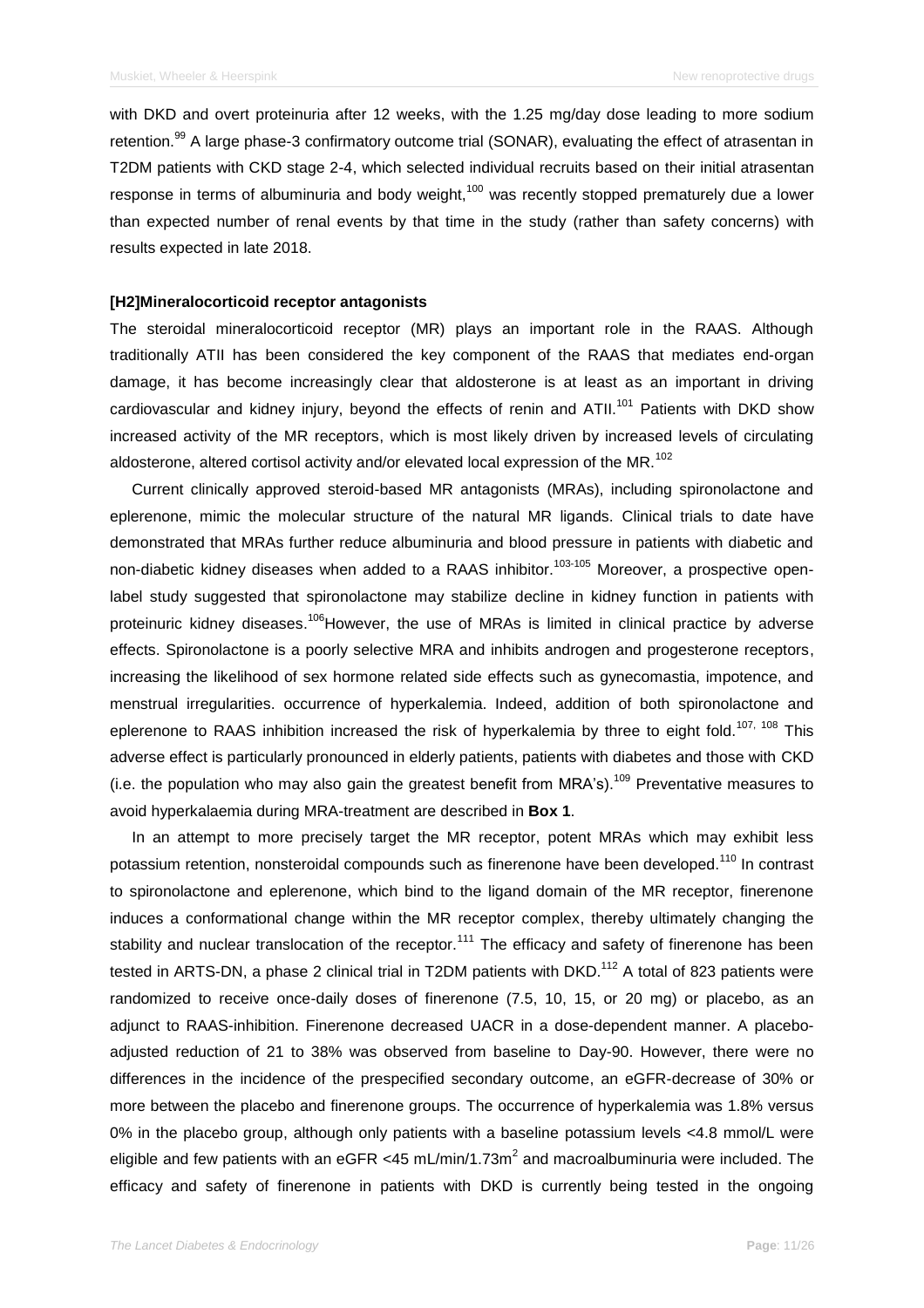FIDELIO-DKD (NCT02540993; expected study completion October 2019) and FIGARO-DKD (NCT02545049; expected study completion February 2020) studies.

## **[H1]Future perspectives**

Many of the new therapies described above, which may improve outcomes for DKD patients, have already been granted marketing authorization by regulatory agencies for non-renal indications or are in advanced stages of development. However, DKD is a multifactorial, heterogeneous disease comprising a variety of complex phenotypes and it seems likely that not all patients will benefit from these drugs. .<sup>113</sup> Between-patient variation in underlying pathophysiology results in a wide diversity of individual drug responses, as described in more detail elsewhere.<sup>114</sup> This variation in individual drug response was addressed in the SONAR trial described above, which selected only responder patients and excluded patients who do not tolerate atrasentan.<sup>100</sup> However, whether non-responders to atrasentan may benefit from an SGLT2 inhibitor, or incretin-based drug-class, or MRA or vice versa is an important question to be answered in the future.

It is also likely that future studies will start combining new therapies to further slow the progression of DKD. Theoretically, the effect of an SGTL-2 inhibitor and an ERAs would be complementary, as the diuretic properties of the SGLT-2 inhibitor can mitigate the sodium/fluid retaining effects of the ERA. In addition, the renal haemodynamic benefit of the SGLT2 inhibitor involve the afferent arteriole via TGFsignalling, whereas the ERA's reduce glomerular pressure by directly reducing efferent arteriolar resistance.

Finally, although nearly all patients with T2DM will require multiple therapies to maintain glycaemic control, no large-scale studies have provided definite data as to which are the best combinations to use. The ideal combination should correct multiple pathophysiological defects in T2DM, whilst being well-tolerated and safe, easy to administer and cost-effective. Based upon their different mechanisms of action in terms of reducing glucose, bodyweight, blood pressure and other cardio-renal risk factors, combination therapy with an SGLT2 inhibitor and GLP-1RAs may be expected to fulfil (most of) these criteria.<sup>115</sup> Hitherto, two trials have assessed this combination in poorly controlled T2DM patients and shown useful reductions in glycaemic measures and additive effects on weight-loss and blood pressure-lowering.<sup>116, 117</sup> Such combination therapy may be even more powerful in slowing the progression of DKD beyond either drug class used alone, but dedicated studies on albuminuria and kidney outcomes are needed to prove this. We believe that well-designed mechanistic studies that aim to characterize individual drug responses based on phenotypical traits, as well as large-sized prospective outcome trials that evaluate the cardio-renal effects of different combinations of drugs, are required in T2DM patients. Hurdles to developing novel therapies to reduce DKD burden and test combinations of drugs in T2DM patients are listed in **Box 2**.

#### **[H1]Conclusion**

Several promising new approaches are emerging to protect kidney function on patients with T2DM. Such progress should offer hope to the unfortunate patients in whom a progressive loss kidney function leads to ill health and reductions in quality of life. None of these new therapies have as yet been adequately proven in large scale randomised controlled trials assessing clinically relevant kidney endpoints such as 50% reduction in eGFR or the need to initiate renal replacement therapy. Many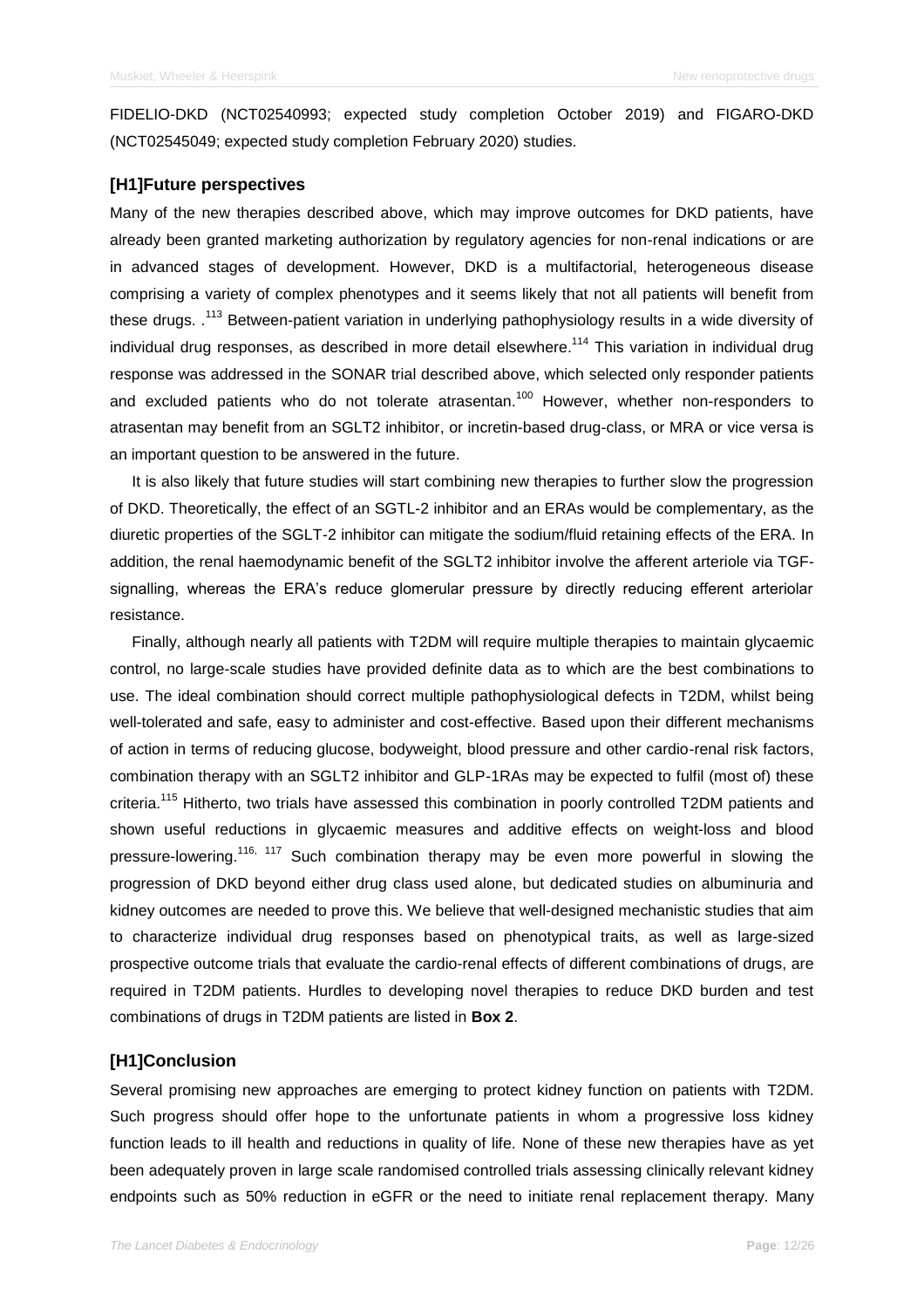such trials are ongoing and several will report within the next 3-5 years. Some of these agents, by virtue of their mode of action, may benefit patients with proteinuric kidney disease resulting from pathological processes other than DKD. Bearing in mind the unmet need, clinicians will no doubt welcome these new therapies and will be tempted to initiate them in CKD patients for other indications (e.g. to reduce cardiovascular risk) before kidney endpoint studies are completed. However, new risks may emerge in CKD patients and for the SGLT2 inhibitors, benefits may be attenuated in patients with advanced (stages 3b-5) CKD. Whatever the results of ongoing trials, we seem to be entering a new era in the management of patients with CKD in the context of T2DM.

#### **Author contributions:**

All authors are fully responsible for all content, were involved at all stages of manuscript development, and have approved the final version.

#### **Disclosures:**

The authors did not receive sponsorship or funding of a pharmaceutical company to write this manuscript. **MHAM** is a consultant for Eli Lilly & Co and NovoNordisk (all honoraria paid to his employer). **DCW** has received honoraria and/or consultancy fees from Akebia, Amgen, AstraZeneca, Bayer, Boehringer Ingelheim, GlaxoSmithKline, Janssen and Vifor Fresenius. **HJLH** is a consultant for AbbVie, Astellas, AstraZeneca, Boehringer Ingelheim, Fresenius, Gilead Janssen, Merck (all honoraria paid to his employer.

#### **Search strategy and selection criteria**

We searched Medline, PubMed, Google Scholar, and the Cochrane library for English language abstracts and full-texts articles published before 16 July, 2018. We focused on new potentially renoprotective drugs in type 2 diabetes, with particular attention to SGLT2 inhibitors, incretin-based therapies, endothelin receptor antagonist and mineralocorticoid receptor antagonists. The keywords used included: "Diabetic kidney disease", "Diabetic nephopathy", "Renoprotection", "Type 2 diabetes", "Sodium-glucose cotransporter-2 inhibitor", "SGLT2 inhibitor", "Incretin-based therapy", "Glucagon-like peptide-1", "GLP-1 receptor agonist", "Dipeptidyl-peptidase-4 inhibitor", "DPP-4 inhibitor", "Endothelin receptor antagonist", "Mineralocorticoid receptor antagonist", "MRA". These keywords were used as single search terms and in combination. We also searched the reference list of original articles, narrative reviews, clinical guidelines, and systematic reviews and meta-analyses for further relevant material. This review is mainly restricted to clinical studies (cohort studies, randomised controlled trials, and meta-analyses of randomised clinical trials).

#### **[H1]References**

- 1. Kidney Disease: Improving Global Outcomes (KDIGO) CKD Work Group. KDIGO clinical practice guideline for the evaluation and management of chronic kidney disease. Kidney Int Suppl. 2013;3:1-150.
- 2. Fox CS, Matsushita K, Woodward M, Bilo HJ, Chalmers J, Heerspink HJ, et al. Associations of kidney disease measures with mortality and end-stage renal disease in individuals with and without diabetes: a meta-analysis. Lancet. 2012;380(9854):1662-73.
- 3. de Zeeuw D, Heerspink HJ. Unmet need in diabetic nephropathy: failed drugs or trials? Lancet Diabetes Endocrinol. 2016;4(8):638-40.
- 4. Muskiet MHA, Heerspink HJL, van Raalte DH. SGLT2 inhibition: a new era in renoprotective medicine? Lancet Diabetes Endocrinol. 2017;5(8):569-71.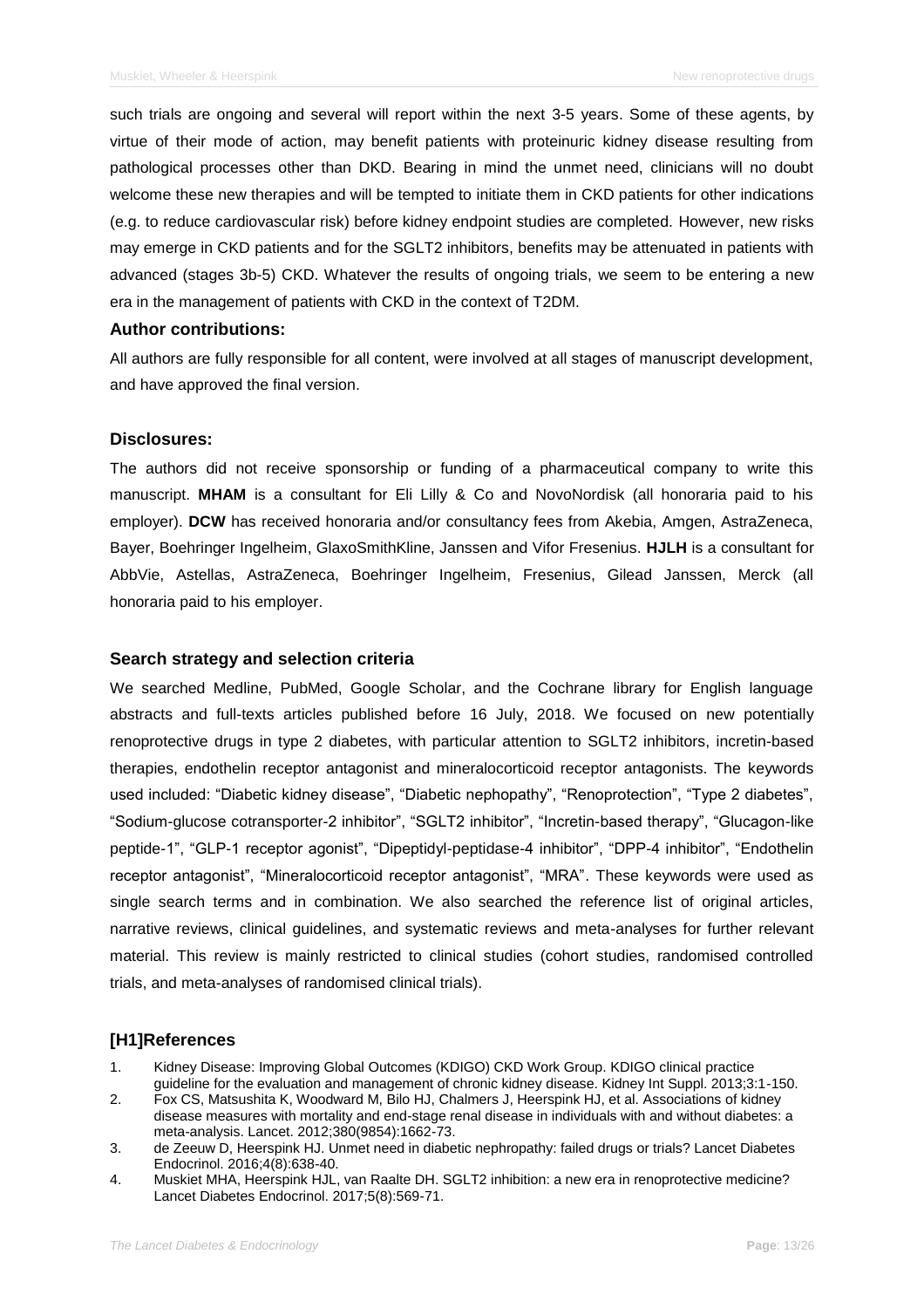- 5. Muskiet MH, Tonneijck L, Smits MM, Kramer MH, Heerspink HJ, van Raalte DH. Pleiotropic effects of type 2 diabetes management strategies on renal risk factors. Lancet Diabetes Endocrinol. 2015;3(5):367-81.
- 6. Wong MG, Perkovic V, Chalmers J, Woodward M, Li Q, Cooper ME, et al. Long-term Benefits of Intensive Glucose Control for Preventing End-Stage Kidney Disease: ADVANCE-ON. Diabetes Care. 2016;39(5):694-700.
- 7. Roussel R, Lorraine J, Rodriguez A, Salaun-Martin C. Overview of Data Concerning the Safe Use of Antihyperglycemic Medications in Type 2 Diabetes Mellitus and Chronic Kidney Disease. Adv Ther. 2015;32(11):1029-64.
- 8. Hung SC, Chang YK, Liu JS, Kuo KL, Chen YH, Hsu CC, et al. Metformin use and mortality in patients with advanced chronic kidney disease: national, retrospective, observational, cohort study. Lancet Diabetes Endocrinol. 2015;3(8):605-14.
- 9. Scheen AJ. Pharmacokinetic considerations for the treatment of diabetes in patients with chronic kidney disease. Expert Opin Drug Metab Toxicol. 2013;9(5):529-50.
- 10. Inzucchi SE, Bergenstal RM, Buse JB, Diamant M, Ferrannini E, Nauck M, et al. Management of hyperglycemia in type 2 diabetes, 2015: a patient-centered approach: update to a position statement of the American Diabetes Association and the European Association for the Study of Diabetes. Diabetes Care. 2015;38(1):140-9.
- 11. de Boer IH, Bakris G, Cannon CP. Individualizing Blood Pressure Targets for People With Diabetes and Hypertension: Comparing the ADA and the ACC/AHA Recommendations. JAMA. 2018;319(13):1319-20.
- 12. Strippoli GF, Bonifati C, Craig M, Navaneethan SD, Craig JC. Angiotensin converting enzyme inhibitors and angiotensin II receptor antagonists for preventing the progression of diabetic kidney disease. Cochrane Database Syst Rev. 2006(4):CD006257.
- 13. Lewis EJ, Hunsicker LG, Clarke WR, Berl T, Pohl MA, Lewis JB, et al. Renoprotective effect of the angiotensin-receptor antagonist irbesartan in patients with nephropathy due to type 2 diabetes. N Engl J Med. 2001;345(12):851-60.
- 14. Brenner BM, Cooper ME, de Zeeuw D, Keane WF, Mitch WE, Parving HH, et al. Effects of losartan on renal and cardiovascular outcomes in patients with type 2 diabetes and nephropathy. N Engl J Med. 2001;345(12):861-9.
- 15. Brenner BM, Lawler EV, Mackenzie HS. The hyperfiltration theory: a paradigm shift in nephrology. Kidney Int. 1996;49(6):1774-7.
- 16. Tonneijck L, Muskiet MH, Smits MM, van Bommel EJ, Heerspink HJ, van Raalte DH, et al. Glomerular Hyperfiltration in Diabetes: Mechanisms, Clinical Significance, and Treatment. J Am Soc Nephrol. 2017;28(4):1023-39.
- 17. de Zeeuw D, Remuzzi G, Parving HH, Keane WF, Zhang Z, Shahinfar S, et al. Proteinuria, a target for renoprotection in patients with type 2 diabetic nephropathy: lessons from RENAAL. Kidney Int. 2004;65(6):2309-20.
- 18. Fried LF, Emanuele N, Zhang JH, Brophy M, Conner TA, Duckworth W, et al. Combined angiotensin inhibition for the treatment of diabetic nephropathy. N Engl J Med. 2013;369(20):1892-903.
- 19. Parving HH, Brenner BM, McMurray JJ, de Zeeuw D, Haffner SM, Solomon SD, et al. Cardiorenal end points in a trial of aliskiren for type 2 diabetes. N Engl J Med. 2012;367(23):2204-13.
- 20. Packham DK, Wolfe R, Reutens AT, Berl T, Heerspink HL, Rohde R, et al. Sulodexide fails to demonstrate renoprotection in overt type 2 diabetic nephropathy. J Am Soc Nephrol. 2012;23(1):123-30.
- 21. Mann JF, Green D, Jamerson K, Ruilope LM, Kuranoff SJ, Littke T, et al. Avosentan for overt diabetic nephropathy. J Am Soc Nephrol. 2010;21(3):527-35.
- 22. de Zeeuw D, Akizawa T, Audhya P, Bakris GL, Chin M, Christ-Schmidt H, et al. Bardoxolone methyl in type 2 diabetes and stage 4 chronic kidney disease. N Engl J Med. 2013;369(26):2492-503.
- 23. Heerspink HJ, Perkins BA, Fitchett DH, Husain M, Cherney DZ. Sodium Glucose Cotransporter 2 Inhibitors in the Treatment of Diabetes Mellitus: Cardiovascular and Kidney Effects, Potential Mechanisms, and Clinical Applications. Circulation. 2016;134(10):752-72.
- 24. Wright EM, Loo DD, Hirayama BA. Biology of human sodium glucose transporters. Physiol Rev. 2011;91(2):733-94.
- 25. Freitas HS, Anhe GF, Melo KF, Okamoto MM, Oliveira-Souza M, Bordin S, et al. Na(+) -glucose transporter-2 messenger ribonucleic acid expression in kidney of diabetic rats correlates with glycemic levels: involvement of hepatocyte nuclear factor-1alpha expression and activity. Endocrinology. 2008;149(2):717-24.
- 26. Rahmoune H, Thompson PW, Ward JM, Smith CD, Hong G, Brown J. Glucose transporters in human renal proximal tubular cells isolated from the urine of patients with non-insulin-dependent diabetes. Diabetes. 2005;54(12):3427-34.
- 27. van Bommel EJ, Muskiet MH, Tonneijck L, Kramer MH, Nieuwdorp M, van Raalte DH. SGLT2 Inhibition in the Diabetic Kidney-From Mechanisms to Clinical Outcome. Clin J Am Soc Nephrol. 2017;12(4):700-10.
- 28. Zaccardi F, Webb DR, Htike ZZ, Youssef D, Khunti K, Davies MJ. Efficacy and safety of sodium-glucose co-transporter-2 inhibitors in type 2 diabetes mellitus: systematic review and network meta-analysis. Diabetes Obes Metab. 2016;18(8):783-94.
- 29. Heerspink HJL, Kosiborod M, Inzucchi SE, Cherney DZI. Renoprotective effects of sodium-glucose cotransporter-2 inhibitors. Kidney Int. 2018.
- 30. Devenny JJ, Godonis HE, Harvey SJ, Rooney S, Cullen MJ, Pelleymounter MA. Weight loss induced by chronic dapagliflozin treatment is attenuated by compensatory hyperphagia in diet-induced obese (DIO) rats. Obesity (Silver Spring). 2012;20(8):1645-52.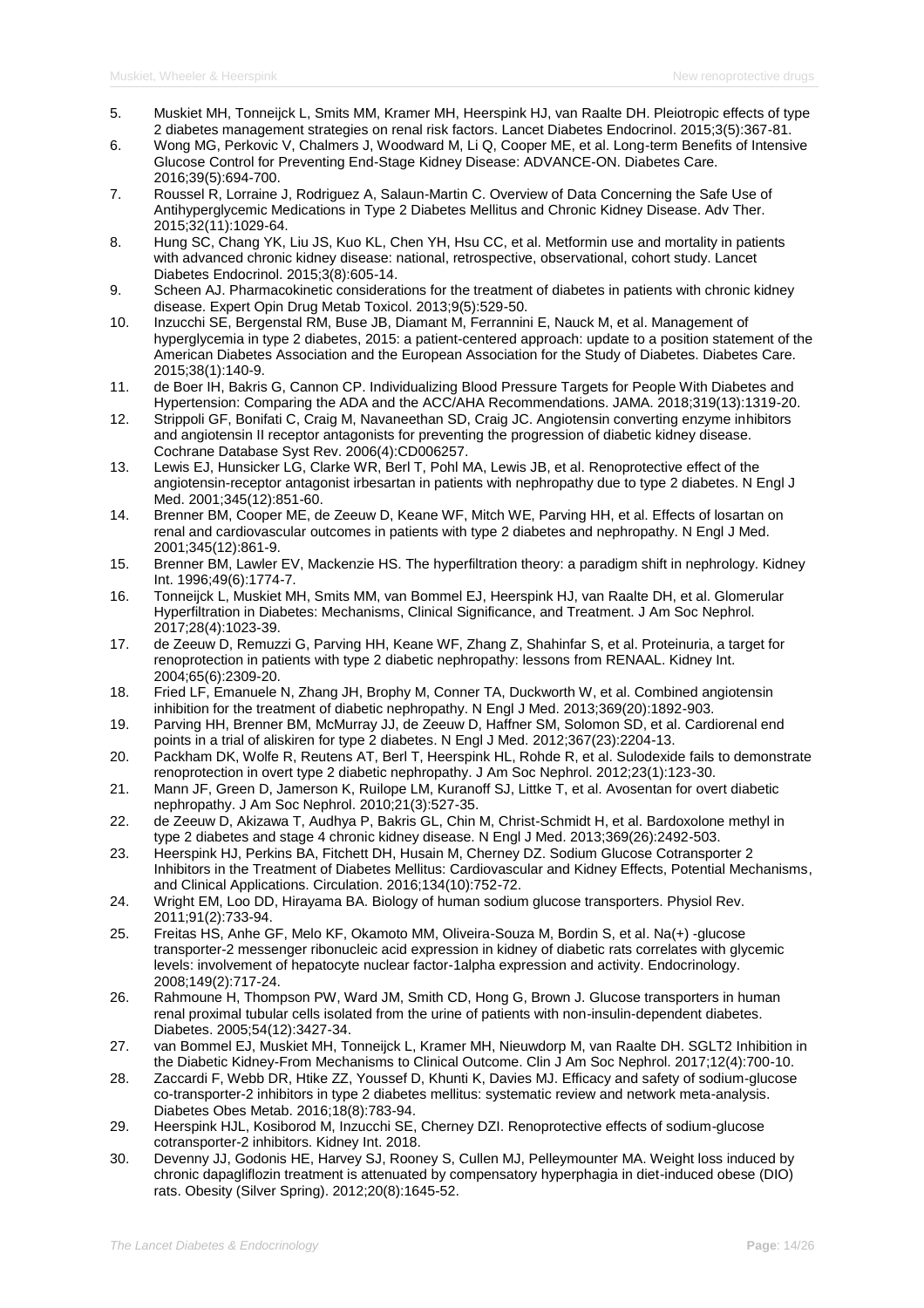- 31. Horie I, Abiru N, Hongo R, Nakamura T, Ito A, Haraguchi A, et al. Increased sugar intake as a form of compensatory hyperphagia in patients with type 2 diabetes under dapagliflozin treatment. Diabetes Res Clin Pract. 2018;135:178-84.
- 32. Komoroski B, Vachharajani N, Boulton D, Kornhauser D, Geraldes M, Li L, et al. Dapagliflozin, a novel SGLT2 inhibitor, induces dose-dependent glucosuria in healthy subjects. Clin Pharmacol Ther. 2009;85(5):520-6.
- 33. Weber MA, Mansfield TA, Cain VA, Iqbal N, Parikh S, Ptaszynska A. Blood pressure and glycaemic effects of dapagliflozin versus placebo in patients with type 2 diabetes on combination antihypertensive therapy: a randomised, double-blind, placebo-controlled, phase 3 study. Lancet Diabetes Endocrinol. 2016;4(3):211- 20.
- 34. Muskiet MHA, van Bommel EJ, van Raalte DH. Antihypertensive effects of SGLT2 inhibitors in type 2 diabetes. Lancet Diabetes Endocrinol. 2016;4(3):188-9.
- 35. Zinman B, Wanner C, Lachin JM, Fitchett D, Bluhmki E, Hantel S, et al. Empagliflozin, Cardiovascular Outcomes, and Mortality in Type 2 Diabetes. N Engl J Med. 2015;373(22):2117-28.
- 36. Neal B, Perkovic V, Mahaffey KW, de Zeeuw D, Fulcher G, Erondu N, et al. Canagliflozin and Cardiovascular and Renal Events in Type 2 Diabetes. N Engl J Med. 2017;377(7):644-57.
- 37. Perkovic V, Zeeuw D, Mahaffey KW, Fulcher G, Erondu N, Shaw W, et al. Canagliflozin and renal outcomes in type 2 diabetes: results from the CANVAS Program randomised clinical trials. Lancet Diabetes Endocrinol. 2018.
- 38. Wanner C, Inzucchi SE, Lachin JM, Fitchett D, von Eynatten M, Mattheus M, et al. Empagliflozin and Progression of Kidney Disease in Type 2 Diabetes. N Engl J Med. 2016;375(4):323-34.
- 39. Cherney DZI, Zinman B, Inzucchi SE, Koitka-Weber A, Mattheus M, von Eynatten M, et al. Effects of empagliflozin on the urinary albumin-to-creatinine ratio in patients with type 2 diabetes and established cardiovascular disease: an exploratory analysis from the EMPA-REG OUTCOME randomised, placebocontrolled trial. Lancet Diabetes Endocrinol. 2017;5(8):610-21.
- 40. Neuen BL, Ohkuma T, Neal B, Matthews DR, de Zeeuw D, Mahaffey KW, et al. Cardiovascular and Renal Outcomes With Canagliflozin According to Baseline Kidney Function: Data from the CANVAS Program. Circulation. 2018.
- 41. Muskiet MHA, van Baar MJB, Scholtes RA, van Raalte DH. Renal outcomes in CVOTs: keep calm and carry on. Lancet Diabetes Endocrinol. 2018.
- 42. Pessoa TD, Campos LC, Carraro-Lacroix L, Girardi AC, Malnic G. Functional role of glucose metabolism, osmotic stress, and sodium-glucose cotransporter isoform-mediated transport on Na+/H+ exchanger isoform 3 activity in the renal proximal tubule. J Am Soc Nephrol. 2014;25(9):2028-39.
- 43. Cherney DZ, Perkins BA, Soleymanlou N, Maione M, Lai V, Lee A, et al. Renal hemodynamic effect of sodium-glucose cotransporter 2 inhibition in patients with type 1 diabetes mellitus. Circulation. 2014;129(5):587-97.
- 44. Wanner C, Heerspink HJ. J Am Soc Nephrol. 2018:IN PRESS.
- 45. Holtkamp FA, de Zeeuw D, Thomas MC, Cooper ME, de Graeff PA, Hillege HJ, et al. An acute fall in estimated glomerular filtration rate during treatment with losartan predicts a slower decrease in long-term renal function. Kidney Int. 2011;80(3):282-7.
- 46. Mudaliar S, Alloju S, Henry RR. Can a Shift in Fuel Energetics Explain the Beneficial Cardiorenal Outcomes in the EMPA-REG OUTCOME Study? A Unifying Hypothesis. Diabetes Care. 2016;39(7):1115- 22.
- 47. SPC Dapagliflozin [http://www.ema.europa.eu/docs/en\\_GB/document\\_library/EPAR\\_-](http://www.ema.europa.eu/docs/en_GB/document_library/EPAR_-_Product_Information/human/002322/WC500136026.pdf) [\\_Product\\_Information/human/002322/WC500136026.pdf.](http://www.ema.europa.eu/docs/en_GB/document_library/EPAR_-_Product_Information/human/002322/WC500136026.pdf)
- 48. SPC Empagliflozin [http://www.ema.europa.eu/docs/en\\_GB/document\\_library/EPAR\\_-](http://www.ema.europa.eu/docs/en_GB/document_library/EPAR_-_Product_Information/human/002677/WC500168592.pdf) [\\_Product\\_Information/human/002677/WC500168592.pdf.](http://www.ema.europa.eu/docs/en_GB/document_library/EPAR_-_Product_Information/human/002677/WC500168592.pdf)
- 49. SPC Canagliflozin [http://www.ema.europa.eu/docs/en\\_GB/document\\_library/EPAR\\_-](http://www.ema.europa.eu/docs/en_GB/document_library/EPAR_-_Product_Information/human/002649/WC500156456.pdf) Product\_Information/human/002649/WC500156456.pdf.
- 50. Petrykiv S, Sjostrom CD, Greasley PJ, Xu J, Persson F, Heerspink HJL. Differential Effects of Dapagliflozin on Cardiovascular Risk Factors at Varying Degrees of Renal Function. Clin J Am Soc Nephrol. 2017;12(5):751-9.
- 51. Cherney DZI, Cooper ME, Tikkanen I, Pfarr E, Johansen OE, Woerle HJ, et al. Pooled analysis of Phase III trials indicate contrasting influences of renal function on blood pressure, body weight, and HbA1c reductions with empagliflozin. Kidney Int. 2018;93(1):231-44.
- 52. Wanner C, Lachin JM, Inzucchi SE, Fitchett D, Mattheus M, George J, et al. Empagliflozin and Clinical Outcomes in Patients With Type 2 Diabetes Mellitus, Established Cardiovascular Disease, and Chronic Kidney Disease. Circulation. 2018;137(2):119-29.
- 53. Heerspink HJ, Desai M, Jardine M, Balis D, Meininger G, Perkovic V. Canagliflozin Slows Progression of Renal Function Decline Independently of Glycemic Effects. J Am Soc Nephrol. 2017;28(1):368-75.
- 54. Jardine MJ, Mahaffey KW, Neal B, Agarwal R, Bakris GL, Brenner BM, et al. The Canagliflozin and Renal Endpoints in Diabetes with Established Nephropathy Clinical Evaluation (CREDENCE) Study Rationale, Design, and Baseline Characteristics. Am J Nephrol. 2017;46(6):462-72.
- 55. Dekkers CCJ, Gansevoort RT, Heerspink HJL. New Diabetes Therapies and Diabetic Kidney Disease Progression: the Role of SGLT-2 Inhibitors. Curr Diab Rep. 2018;18(5):27.
- 56. EMPA-KIDNEY [https://www.boehringer-ingelheim.com/EMPA-KIDNEY.](https://www.boehringer-ingelheim.com/EMPA-KIDNEY)
- 57. Drucker DJ. Mechanisms of Action and Therapeutic Application of Glucagon-like Peptide-1. Cell Metab. 2018;27(4):740-56.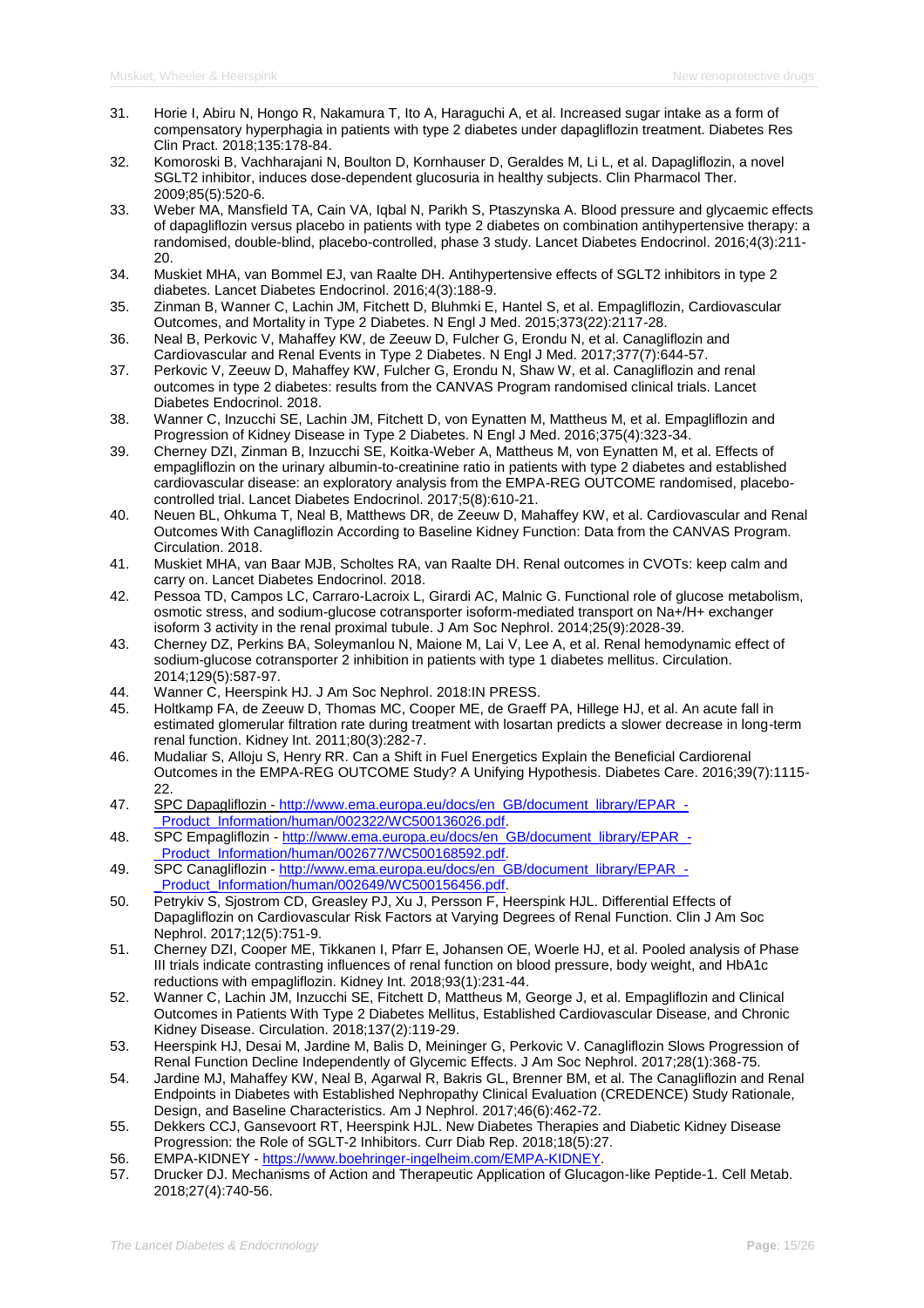- 58. Smits MM, Tonneijck L, Muskiet MH, Kramer MH, Cahen DL, van Raalte DH. Gastrointestinal actions of glucagon-like peptide-1-based therapies: glycaemic control beyond the pancreas. Diabetes Obes Metab. 2016;18(3):224-35.
- 59. Nauck MA, Meier JJ. The incretin effect in healthy individuals and those with type 2 diabetes: physiology, pathophysiology, and response to therapeutic interventions. Lancet Diabetes Endocrinol. 2016;4(6):525- 36.
- 60. Defronzo RA. Banting Lecture. From the triumvirate to the ominous octet: a new paradigm for the treatment of type 2 diabetes mellitus. Diabetes. 2009;58(4):773-95.
- 61. Nauck MA, Sauerwald A, Ritzel R, Holst JJ, Schmiegel W. Influence of glucagon-like peptide 1 on fasting glycemia in type 2 diabetic patients treated with insulin after sulfonylurea secondary failure. Diabetes Care. 1998;21(11):1925-31.
- 62. Muskiet MHA, Tonneijck L, Smits MM, van Baar MJB, Kramer MHH, Hoorn EJ, et al. GLP-1 and the kidney: from physiology to pharmacology and outcomes in diabetes. Nat Rev Nephrol. 2017;13(10):605- 28.
- 63. Sun F, Chai S, Li L, Yu K, Yang Z, Wu S, et al. Effects of glucagon-like peptide-1 receptor agonists on weight loss in patients with type 2 diabetes: a systematic review and network meta-analysis. J Diabetes Res. 2015;2015:157201.
- 64. Aaboe K, Knop FK, Vilsboll T, Deacon CF, Holst JJ, Madsbad S, et al. Twelve weeks treatment with the DPP-4 inhibitor, sitagliptin, prevents degradation of peptide YY and improves glucose and non-glucose induced insulin secretion in patients with type 2 diabetes mellitus. Diabetes Obes Metab. 2010;12(4):323- 33.
- 65. Sun F, Wu S, Guo S, Yu K, Yang Z, Li L, et al. Impact of GLP-1 receptor agonists on blood pressure, heart rate and hypertension among patients with type 2 diabetes: A systematic review and network metaanalysis. Diabetes Res Clin Pract. 2015;110(1):26-37.
- 66. Muskiet MH, Smits MM, Morsink LM, Diamant M. The gut-renal axis: do incretin-based agents confer renoprotection in diabetes? Nat Rev Nephrol. 2014;10(2):88-103.
- 67. Skov J, Dejgaard A, Frokiaer J, Holst JJ, Jonassen T, Rittig S, et al. Glucagon-like peptide-1 (GLP-1): effect on kidney hemodynamics and renin-angiotensin-aldosterone system in healthy men. J Clin Endocrinol Metab. 2013;98(4):E664-71.
- 68. Muskiet MH, Tonneijck L, Smits MM, Kramer MH, Diamant M, Joles JA, et al. Acute renal haemodynamic effects of glucagon-like peptide-1 receptor agonist exenatide in healthy overweight men. Diabetes Obes Metab. 2016;18(2):178-85.
- 69. Skov J, Pedersen M, Holst JJ, Madsen B, Goetze JP, Rittig S, et al. Short-term effects of liraglutide on kidney function and vasoactive hormones in type 2 diabetes: a randomized clinical trial. Diabetes Obes Metab. 2016;18(6):581-9.
- 70. Tonneijck L, Muskiet MHA, Smits MM, Hoekstra T, Kramer MHH, Danser AHJ, et al. Postprandial renal haemodynamic effect of lixisenatide vs once-daily insulin-glulisine in patients with type 2 diabetes on insulin-glargine: An 8-week, randomised, open-label trial. Diabetes Obes Metab. 2017;19(12):1669-80.
- 71. Tonneijck L, Smits MM, Muskiet MHA, Hoekstra T, Kramer MHH, Danser AHJ, et al. Acute renal effects of the GLP-1 receptor agonist exenatide in overweight type 2 diabetes patients: a randomised, double-blind, placebo-controlled trial. Diabetologia. 2016;59(7):1412-21.
- 72. Tonneijck L, Smits MM, Muskiet MH, Hoekstra T, Kramer MH, Danser AH, et al. Renal Effects of DPP-4 Inhibitor Sitagliptin or GLP-1 Receptor Agonist Liraglutide in Overweight Patients With Type 2 Diabetes: A 12-Week, Randomized, Double-Blind, Placebo-Controlled Trial. Diabetes Care. 2016;39(11):2042-50.
- 73. Lovshin JA, Rajasekeran H, Lytvyn Y, Lovblom LE, Khan S, Alemu R, et al. Dipeptidyl Peptidase 4 Inhibition Stimulates Distal Tubular Natriuresis and Increases in Circulating SDF-1alpha(1-67) in Patients With Type 2 Diabetes. Diabetes Care. 2017;40(8):1073-81.
- 74. Davies MJ, Bergenstal R, Bode B, Kushner RF, Lewin A, Skjoth TV, et al. Efficacy of Liraglutide for Weight Loss Among Patients With Type 2 Diabetes: The SCALE Diabetes Randomized Clinical Trial. JAMA. 2015;314(7):687-99.
- 75. Davies MJ, Bain SC, Atkin SL, Rossing P, Scott D, Shamkhalova MS, et al. Efficacy and Safety of Liraglutide Versus Placebo as Add-on to Glucose-Lowering Therapy in Patients With Type 2 Diabetes and Moderate Renal Impairment (LIRA-RENAL): A Randomized Clinical Trial. Diabetes Care. 2016;39(2):222- 30.
- 76. von Scholten BJ, Persson F, Rosenlund S, Hovind P, Faber J, Hansen TW, et al. The effect of liraglutide on renal function: A randomized clinical trial. Diabetes Obes Metab. 2017;19(2):239-47.
- 77. Tuttle KR, McKinney TD, Davidson JA, Anglin G, Harper KD, Botros FT. Effects of once-weekly dulaglutide on kidney function in patients with type 2 diabetes in phase II and III clinical trials. Diabetes Obes Metab. 2017;19(3):436-41.
- 78. Tuttle KR, Lakshmanan MC, Rayner B, Busch RS, Zimmermann AG, Woodward DB, et al. Dulaglutide versus insulin glargine in patients with type 2 diabetes and moderate-to-severe chronic kidney disease (AWARD-7): a multicentre, open-label, randomised trial. Lancet Diabetes Endocrinol. 2018;6(8):605-17.
- 79. Pfeffer MA, Claggett B, Diaz R, Dickstein K, Gerstein HC, Kober LV, et al. Lixisenatide in Patients with Type 2 Diabetes and Acute Coronary Syndrome. N Engl J Med. 2015;373(23):2247-57.
- 80. Mann JFE, Orsted DD, Brown-Frandsen K, Marso SP, Poulter NR, Rasmussen S, et al. Liraglutide and Renal Outcomes in Type 2 Diabetes. N Engl J Med. 2017;377(9):839-48.
- 81. Marso SP, Bain SC, Consoli A, Eliaschewitz FG, Jodar E, Leiter LA, et al. Semaglutide and Cardiovascular Outcomes in Patients with Type 2 Diabetes. N Engl J Med. 2016;375(19):1834-44.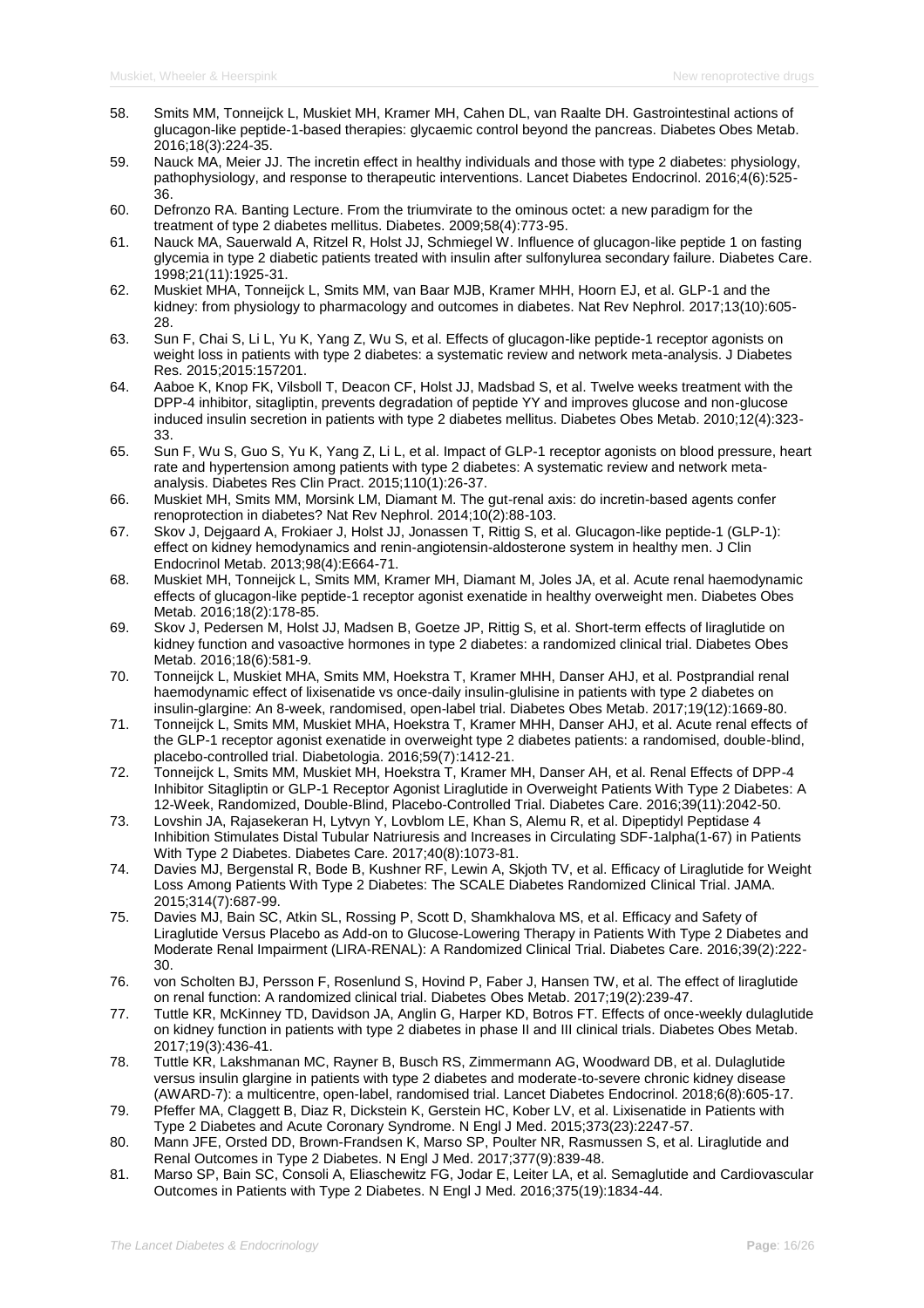- 82. Mann JFE, Orsted DD, Buse JB. Liraglutide and Renal Outcomes in Type 2 Diabetes. N Engl J Med. 2017;377(22):2197-8.
- 83. Cooper ME, Perkovic V, McGill JB, Groop PH, Wanner C, Rosenstock J, et al. Kidney Disease End Points in a Pooled Analysis of Individual Patient-Level Data From a Large Clinical Trials Program of the Dipeptidyl Peptidase 4 Inhibitor Linagliptin in Type 2 Diabetes. Am J Kidney Dis. 2015;66(3):441-9.
- 84. Groop PH, Cooper ME, Perkovic V, Emser A, Woerle HJ, von Eynatten M. Linagliptin lowers albuminuria on top of recommended standard treatment in patients with type 2 diabetes and renal dysfunction. Diabetes Care. 2013;36(11):3460-8.
- 85. Groop PH, Cooper ME, Perkovic V, Hocher B, Kanasaki K, Haneda M, et al. Linagliptin and its effects on hyperglycaemia and albuminuria in patients with type 2 diabetes and renal dysfunction: the randomized MARLINA-T2D trial. Diabetes Obes Metab. 2017;19(11):1610-9.
- 86. Mosenzon O, Leibowitz G, Bhatt DL, Cahn A, Hirshberg B, Wei C, et al. Effect of Saxagliptin on Renal Outcomes in the SAVOR-TIMI 53 Trial. Diabetes Care. 2017;40(1):69-76.
- 87. Barton M, Yanagisawa M. Endothelin: 20 years from discovery to therapy. Can J Physiol Pharmacol. 2008;86(8):485-98.
- 88. Kohan DE, Rossi NF, Inscho EW, Pollock DM. Regulation of blood pressure and salt homeostasis by endothelin. Physiol Rev. 2011;91(1):1-77.
- 89. Stuart D, Chapman M, Rees S, Woodward S, Kohan DE. Myocardial, smooth muscle, nephron, and collecting duct gene targeting reveals the organ sites of endothelin A receptor antagonist fluid retention. J Pharmacol Exp Ther. 2013;346(2):182-9.
- 90. Stuart D, Rees S, Woodward SK, Koesters R, Strait KA, Kohan DE. Disruption of the endothelin A receptor in the nephron causes mild fluid volume expansion. BMC Nephrol. 2012;13:166.
- 91. Kohan DE, Barton M. Endothelin and endothelin antagonists in chronic kidney disease. Kidney Int. 2014;86(5):896-904.
- 92. Saleh MA, Pollock JS, Pollock DM. Distinct actions of endothelin A-selective versus combined endothelin A/B receptor antagonists in early diabetic kidney disease. J Pharmacol Exp Ther. 2011;338(1):263-70.
- 93. Dhaun N, Ferro CJ, Davenport AP, Haynes WG, Goddard J, Webb DJ. Haemodynamic and renal effects of endothelin receptor antagonism in patients with chronic kidney disease. Nephrol Dial Transplant. 2007;22(11):3228-34.
- 94. Dhaun N, Macintyre IM, Melville V, Lilitkarntakul P, Johnston NR, Goddard J, et al. Blood pressureindependent reduction in proteinuria and arterial stiffness after acute endothelin-a receptor antagonism in chronic kidney disease. Hypertension. 2009;54(1):113-9.
- 95. Boels MG, Avramut MC, Koudijs A, Dane MJ, Lee DH, van der Vlag J, et al. Atrasentan Reduces Albuminuria by Restoring the Glomerular Endothelial Glycocalyx Barrier in Diabetic Nephropathy. Diabetes. 2016;65(8):2429-39.
- 96. Barton M, Tharaux PL. Endothelin and the podocyte. Clin Kidney J. 2012;5(1):17-27.
- 97. Barton M, Shaw S, d'Uscio LV, Moreau P, Luscher TF. Angiotensin II increases vascular and renal endothelin-1 and functional endothelin converting enzyme activity in vivo: role of ETA receptors for endothelin regulation. Biochem Biophys Res Commun. 1997;238(3):861-5.
- 98. Wenzel RR, Littke T, Kuranoff S, Jurgens C, Bruck H, Ritz E, et al. Avosentan reduces albumin excretion in diabetics with macroalbuminuria. J Am Soc Nephrol. 2009;20(3):655-64.
- 99. de Zeeuw D, Coll B, Andress D, Brennan JJ, Tang H, Houser M, et al. The endothelin antagonist atrasentan lowers residual albuminuria in patients with type 2 diabetic nephropathy. J Am Soc Nephrol. 2014;25(5):1083-93.
- 100. Heerspink HJL, Andress DL, Bakris G, Brennan JJ, Correa-Rotter R, Dey J, et al. Rationale and protocol of the Study Of diabetic Nephropathy with AtRasentan (SONAR) trial: A clinical trial design novel to diabetic nephropathy. Diabetes Obes Metab. 2018;20(6):1369-76.
- 101. Epstein M. Aldosterone as a mediator of progressive renal disease: pathogenetic and clinical implications. Am J Kidney Dis. 2001;37(4):677-88.
- 102. Messaoudi S, Azibani F, Delcayre C, Jaisser F. Aldosterone, mineralocorticoid receptor, and heart failure. Mol Cell Endocrinol. 2012;350(2):266-72.
- 103. Bolignano D, Palmer SC, Navaneethan SD, Strippoli GF. Aldosterone antagonists for preventing the progression of chronic kidney disease. Cochrane Database Syst Rev. 2014(4):CD007004.
- 104. Chrysostomou A, Becker G. Spironolactone in addition to ACE inhibition to reduce proteinuria in patients with chronic renal disease. N Engl J Med. 2001;345(12):925-6.
- 105. Epstein M, Williams GH, Weinberger M, Lewin A, Krause S, Mukherjee R, et al. Selective aldosterone blockade with eplerenone reduces albuminuria in patients with type 2 diabetes. Clin J Am Soc Nephrol. 2006;1(5):940-51.
- 106. Morales E, Millet VG, Rojas-Rivera J, Huerta A, Gutierrez E, Gutierrez-Solis E, et al. Renoprotective effects of mineralocorticoid receptor blockers in patients with proteinuric kidney diseases. Nephrol Dial Transplant. 2013;28(2):405-12.
- 107. Lazich I, Bakris GL. Prediction and management of hyperkalemia across the spectrum of chronic kidney disease. Semin Nephrol. 2014;34(3):333-9.
- 108. Bomback AS, Kshirsagar AV, Amamoo MA, Klemmer PJ. Change in proteinuria after adding aldosterone blockers to ACE inhibitors or angiotensin receptor blockers in CKD: a systematic review. Am J Kidney Dis. 2008;51(2):199-211.
- 109. Roscioni SS, de Zeeuw D, Bakker SJ, Lambers Heerspink HJ. Management of hyperkalaemia consequent to mineralocorticoid-receptor antagonist therapy. Nat Rev Nephrol. 2012;8(12):691-9.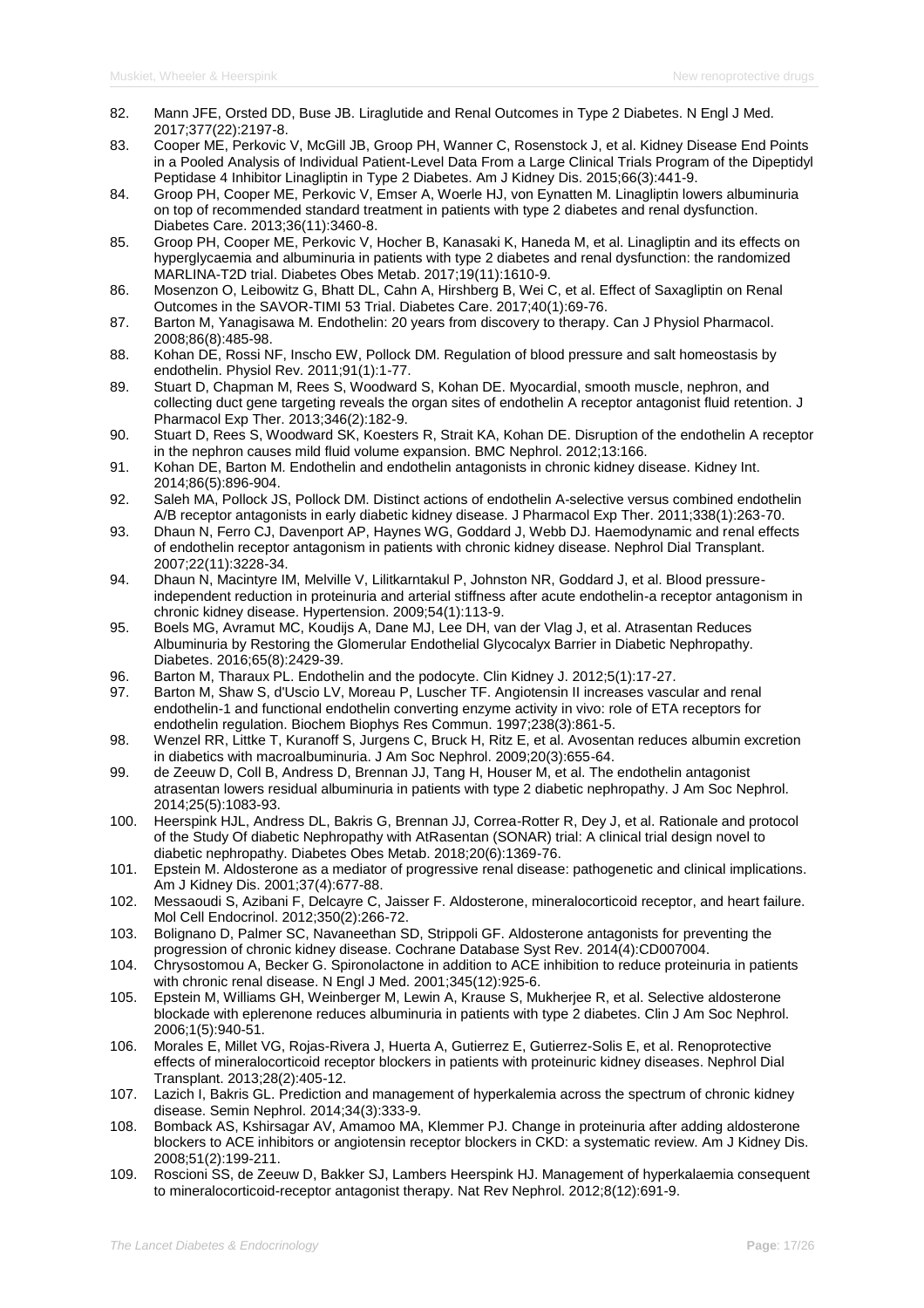- 110. Kolkhof P, Borden SA. Molecular pharmacology of the mineralocorticoid receptor: prospects for novel therapeutics. Mol Cell Endocrinol. 2012;350(2):310-7.
- 111. Barfacker L, Kuhl A, Hillisch A, Grosser R, Figueroa-Perez S, Heckroth H, et al. Discovery of BAY 94- 8862: a nonsteroidal antagonist of the mineralocorticoid receptor for the treatment of cardiorenal diseases. ChemMedChem. 2012;7(8):1385-403.
- 112. Bakris GL, Agarwal R, Chan JC, Cooper ME, Gansevoort RT, Haller H, et al. Effect of Finerenone on Albuminuria in Patients With Diabetic Nephropathy: A Randomized Clinical Trial. JAMA. 2015;314(9):884- 94.
- 113. Tuomi T, Santoro N, Caprio S, Cai M, Weng J, Groop L. The many faces of diabetes: a disease with increasing heterogeneity. Lancet. 2014;383(9922):1084-94.
- 114. de Zeeuw D, Heerspink HJL, Jardine M, Perkovic V. Renal trials in diabetes need a platform: time for a global approach? Lancet Diabetes Endocrinol. 2018;6(5):356-8.
- 115. van Baar MJB, van Ruiten CC, Muskiet MHA, van Bloemendaal L, RG IJ, van Raalte DH. SGLT2 Inhibitors in Combination Therapy: From Mechanisms to Clinical Considerations in Type 2 Diabetes Management. Diabetes Care. 2018;41(8):1543-56.
- 116. Frias JP, Guja C, Hardy E, Ahmed A, Dong F, Ohman P, et al. Exenatide once weekly plus dapagliflozin once daily versus exenatide or dapagliflozin alone in patients with type 2 diabetes inadequately controlled with metformin monotherapy (DURATION-8): a 28 week, multicentre, double-blind, phase 3, randomised controlled trial. Lancet Diabetes Endocrinol. 2016;4(12):1004-16.
- 117. Ludvik B, Frias JP, Tinahones FJ, Wainstein J, Jiang H, Robertson KE, et al. Dulaglutide as add-on therapy to SGLT2 inhibitors in patients with inadequately controlled type 2 diabetes (AWARD-10): a 24 week, randomised, double-blind, placebo-controlled trial. Lancet Diabetes Endocrinol. 2018;6(5):370-81.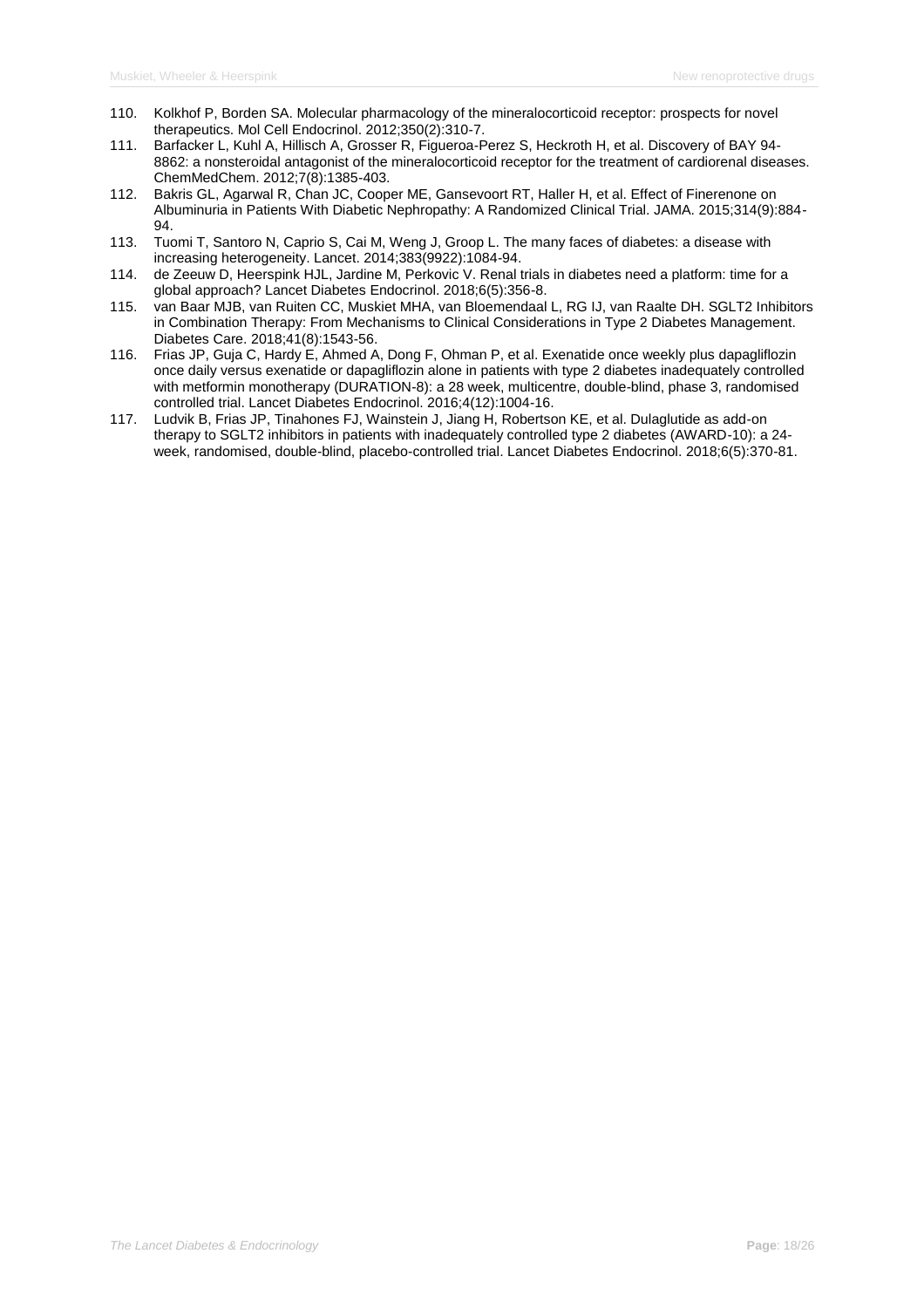# **Box 1** Preventative measures to avoid hyperkalemia. Derived from Roscioni et.al.<sup>123</sup>.

| <b>Preventative measure</b>                                                                                                                            | <b>Advantage</b>                                                                                                                                    | <b>Disadvantage</b>                                                                                                                            |
|--------------------------------------------------------------------------------------------------------------------------------------------------------|-----------------------------------------------------------------------------------------------------------------------------------------------------|------------------------------------------------------------------------------------------------------------------------------------------------|
| Monitoring serum K <sup>+</sup> during MRA<br>treatment                                                                                                | Enables quick recognition of<br>unusual changes in K <sup>+</sup> levels                                                                            | Optimal timing and duration of K <sup>+</sup><br>monitoring unknown                                                                            |
| Selection of patients based on<br>indices of mineralocorticoid activity<br>(PRA, urinary Na <sup>+</sup> :K <sup>+</sup> ratio, FEK, or<br><b>TTKG</b> | More specific method of identifying<br>risk of hyperkalemia than exclusion<br>of known common risk factors such<br>as age, diabetes status or eGFR. | Indices are influenced by diet and<br>GFR; methods are not validated                                                                           |
| Dietary restriction of potassium<br>intake and use of diuretics                                                                                        | Easy method to reduce<br>development of hyperkalemia                                                                                                | Long-term compliance with dietary<br>restriction is limited                                                                                    |
| Review of concomitant therapies<br>(for example NSAIDs, β-blockers<br>and heparin)                                                                     | Easy method to prevent drug<br>related alterations in K <sup>+</sup><br>homeostasis                                                                 | Physicians are often unaware of all<br>medications taken by the patient;<br>not all drugs with known interaction<br>can be safely discontinued |
| Reduce MRA dose                                                                                                                                        | Reduced chance to develop<br>hyperkalemia                                                                                                           | Possible reduced efficacy of MRAs                                                                                                              |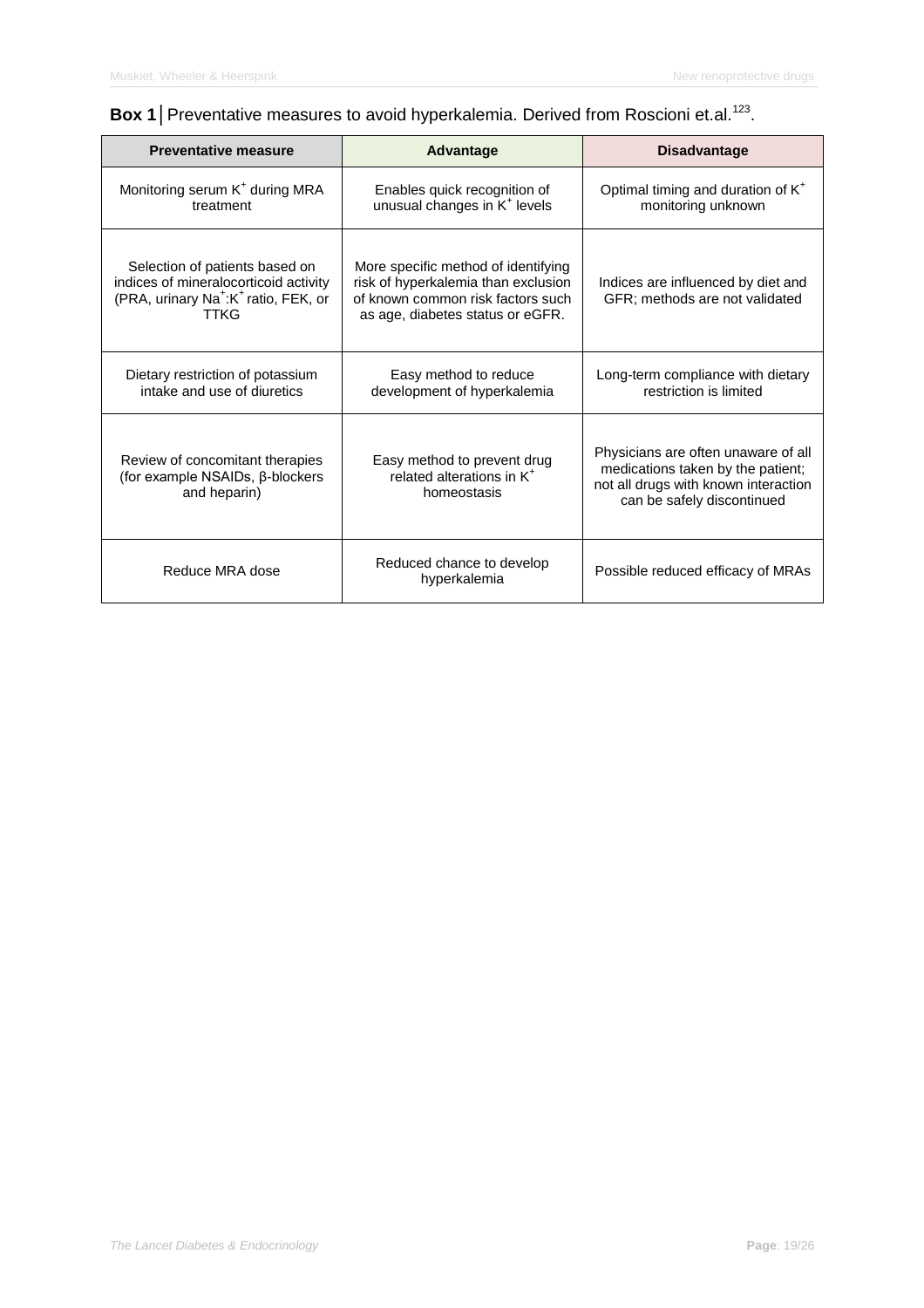# **Box 2** Hurdles to developing novel therapies to reduce DKD burden

When facing the development of new treatments or combinations of drugs for CKD, there are several challenges that should be recognized, include factors that must be considered in the design of trials, as well as the identification of appropriate end-points and efficacy biomarkers. Also, testing novel therapies aimed at slowing DKD progression must be performed in diabetes patients that are already receiving standard of care, that is optimal risk factor control including the use of RAAS-blockers.

| <b>Challenges</b>     | <b>Difficulties</b>                                                                              | <b>Alternatives/possibilities</b>       |
|-----------------------|--------------------------------------------------------------------------------------------------|-----------------------------------------|
| Disease awareness     | • Disease awareness in patients with CKD stage 1-3 is ~5%                                        |                                         |
|                       | . Physicians may neglect to inform patients that they have CKD                                   |                                         |
| <b>Clinical trial</b> | • Recruitment rates for DKD are ~0.20 patients per site per month (~25% of the number of         | • Clinical trial networks and patient   |
| recruitment           | patients enrolled per months for a diabetes trial)                                               | registries                              |
|                       | • Low rates delay timelines, increase costs and negatively impacts willingness of pharmaceutical |                                         |
|                       | companies to invest                                                                              |                                         |
| Patient selection     | • Eliminate likely biological non-responders who decrease trial efficiency versus patients       | • Development of novel biomarkers can   |
|                       | heterogeneity with respect to rate of renal function loss                                        | supplement proteinuria in predicting    |
|                       | • Widespread use of RAAS-blockers confines recruiting patients with high proteinuria and "rapid- | progression of renal disease            |
|                       | progressors"                                                                                     |                                         |
|                       | • Increasing numbers of DKD patients progress without developing proteinuria; ~25% do not        |                                         |
|                       | follow "classic" paradigm                                                                        |                                         |
| Clinical endpoints    | • Characterizing the effect of a drug on renal markers (surrogates), versus parameters of        | • Using intermediate eGFR decrements    |
|                       | patients well-being and hard outcome, versus a composite of these                                | (that is, -30 or -40% or eGFR slope)    |
|                       | • Intermediate events/surrogates should match with the appropriate mechanisms of action of the   | as surrogates of currently accepted -   |
|                       | drug (i.e. acute reductions in renal function with RAAS-blockers and SGLT2i)                     | 57% (i.e. doubling of serum creatinine) |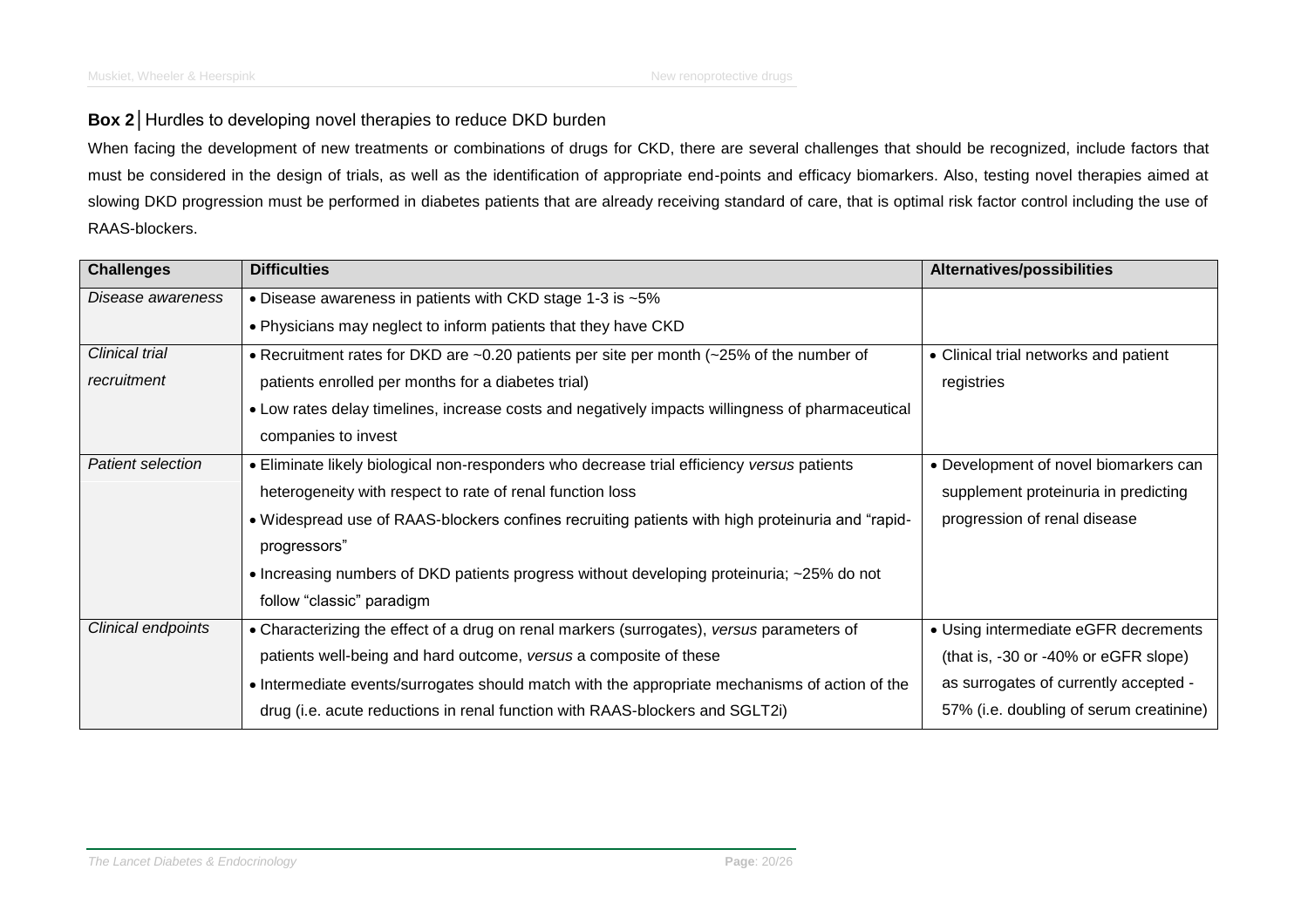# **Table 1**│Antihyperglycaemic drugs available in Europe and North America with dose reductions in CKD

|                         |                                 | Approval                                              |                   | Plasma half-                   |                                    | Use in patients with renal insufficiency |                                             |                                          |  |  |
|-------------------------|---------------------------------|-------------------------------------------------------|-------------------|--------------------------------|------------------------------------|------------------------------------------|---------------------------------------------|------------------------------------------|--|--|
| Agent                   | <b>Brand name</b>               | <b>Dosing</b><br>(agency/year)<br><b>life</b> (hours) |                   | <b>Elimination route</b>       | <b>Mild</b><br>(CrCl 50-89 mL/min) | <b>Moderate</b><br>(CrCl 30-50 mL/min)   | <b>Severe or ESRD</b><br>(CrCl < 30 mL/min) |                                          |  |  |
| <b>SGLT2 inhibitors</b> |                                 |                                                       |                   |                                |                                    |                                          |                                             |                                          |  |  |
| Dapagliflozin           | Forxiga (EU)<br>Farxiga (US)    | EMA/2012<br>FDA/2014                                  | 5-10 mg QD        | 12.9                           | Renal 75%; faeces 21%              | No adjustment                            | Not approved                                | Not approved                             |  |  |
| Canagliflozin           | Invokana                        | 2013                                                  | 100-300 mg QD     | 10.6-13.1                      | Renal 34%; faeces 52%              | No adjustment                            | Not approved                                | Not approved                             |  |  |
| Empagliflozin           | Jardiance                       | 2014                                                  | 10-25 mg QD       | 12.4                           | Renal 54%: faeces 41%              | No adjustment                            | Not approved                                | Not approved                             |  |  |
| Ertugliflozin           | Steglatro                       | 2017                                                  | 5-15 mg QD        | 11.0-17.0                      | Renal 50%: faeces 41%              | No adjustment                            | Not approved                                | Not approved                             |  |  |
| GLP-1 receptor agonists |                                 |                                                       |                   |                                |                                    |                                          |                                             |                                          |  |  |
| Exenatide BID           | <b>Byetta</b>                   | 2005                                                  | $5-10$ µg BID     | 2.4<br>(short-acting)          | Mainly renal                       | No adjustment                            | Conservative<br>dose escalation             | Not recommended                          |  |  |
| Liraglutide             | Victoza                         | EMA/2009<br>FDA/2010                                  | 0.6-1.2-1.8 mg QD | $11.6 - 13.0$<br>(long-acting) | Peptidases<br>Renal 6%, faeces 5%  | No adjustment                            | No adjustment                               | Not recommended                          |  |  |
| Exenatide QW            | <b>Bydureon</b>                 | EMA/2011<br>FDA/2012                                  | 2 mg QW           | $NS*$<br>(long-acting)         | Mainly renal                       | No adjustment                            | Not recommended                             | Not recommended                          |  |  |
| Lixisenatide            | Lyxumia (EU)<br>Adlyxin (US)    | EMA/2013<br>FDA/2016                                  | 10-20 µg QD       | 3.0<br>(short-acting)          | Mainly renal                       | No adjustment                            | No adjustment                               | Not recommended                          |  |  |
| Albiglutide             | Eperzan (EU)<br>Tanzeum (US)    | 2014                                                  | 30-50 mg QW       | 120.0<br>(long-acting)         | Peptidases and renal               | No adjustment                            | No adjustment                               | Not recommended                          |  |  |
| Dulaglutide             | Trulicity                       | 2014                                                  | 0.75-1.5 mg QW    | 112.8<br>(long-acting)         | Peptidases and renal               | No adjustment                            | No adjustment                               | Not recommended                          |  |  |
| Semaglutide             | Ozempic                         | 2017                                                  | $0.5 - 1.0$ mg QW | 165.0-184.0<br>(long-acting)   | Peptidases and renal               | No adjustment                            | No adjustment                               | Not recommended                          |  |  |
| <b>DPP-4 inhibitors</b> |                                 |                                                       |                   |                                |                                    |                                          |                                             |                                          |  |  |
| Sitagliptin             | Januvia                         | FDA/2006<br>EMA/2007                                  | 100 mg QD         | 12.4                           | Renal 87%; faeces 13%              | No adjustment                            | Dose reduction<br>(50 mg QD)                | Dose reduction<br>$(25 \text{ mg QD})$   |  |  |
| Vildagliptin            | Galvus                          | 2007                                                  | 50 mg BID         | 2.0                            | Renal 85%; faeces 15%              | No adjustment                            | Dose reduction<br>(50 mg QD)                | Dose reduction<br>(50 mg QD)             |  |  |
| Saxagliptin             | Onglyza                         | 2009                                                  | 5 mg QD           | $2.5*$                         | Renal 12-29%; faeces 22%           | No adjustment                            | Dose reduction<br>$(2.5 \text{ mg QD})$     | Dose reduction<br>$(2.5 \text{ mg QD})$  |  |  |
| Linagliptin             | Trajenta (EU)<br>Tradjenta (US) | 2011                                                  | 5 mg QD           | 12.0                           | Renal ~5%; faeces ~80%             | No adjustment                            | No adjustment                               | No adjustment                            |  |  |
| Alogliptin              | Nesina (US)                     | 2013                                                  | 25 mg QD          | 21.0                           | Renal ~76%; faeces ~13%            | No adjustment                            | Dose reduction<br>$(12.5 \text{ mg QD})$    | Dose reduction<br>$(6.25 \text{ mg QD})$ |  |  |

\*The pharmacokinetic profile of exenatide QW and exenatide BID are similar, except that subcutaneous absorption is prolonged with the QW formulation. BID, twice-daily; CrCl, creatinine clearance; DPP, dipeptidyl peptidase; ESRD, end stage renal disease; NS, not specified; QD, once-daily; QW, once-weekly.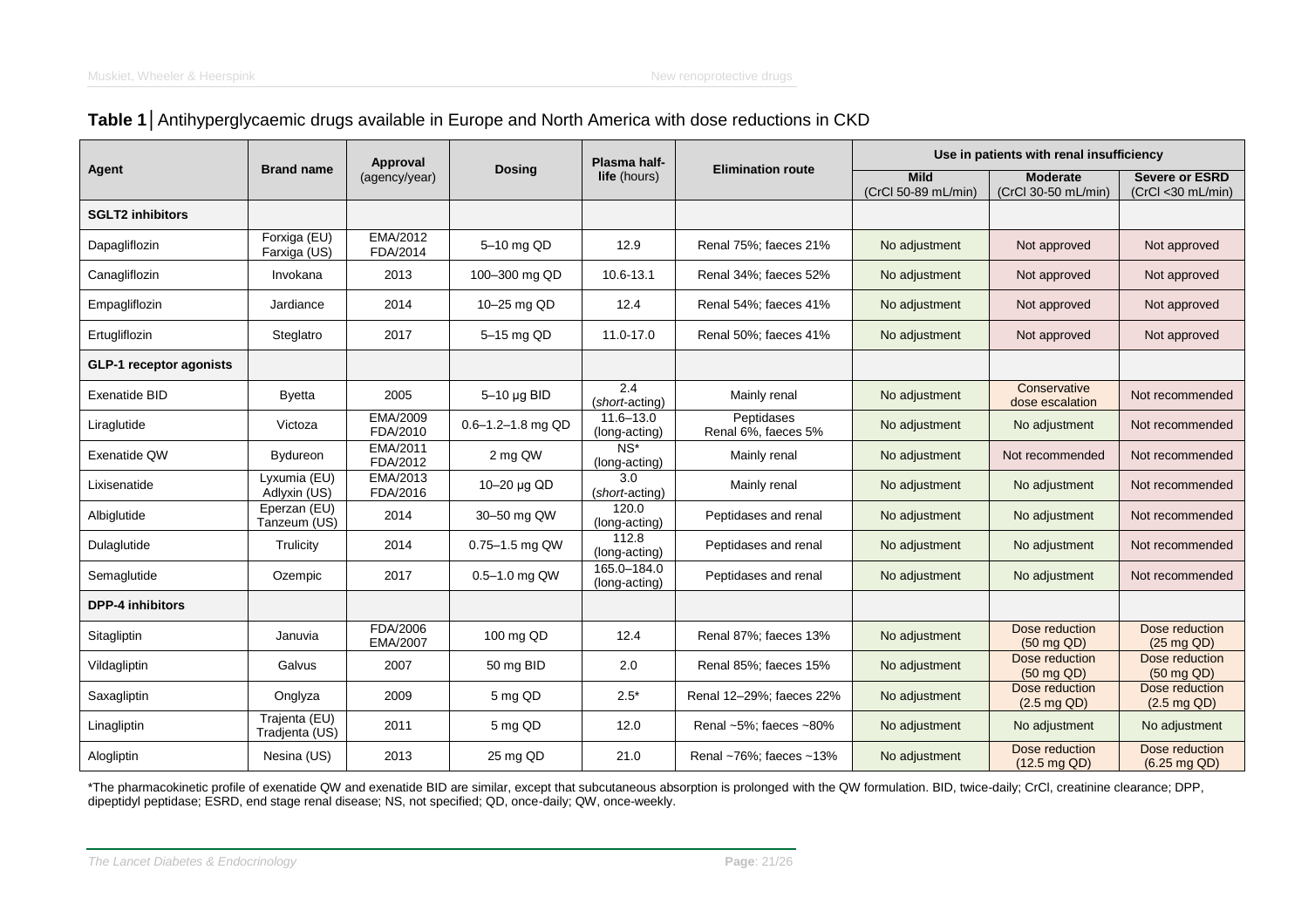## **Table 2**│Effect of new-generation glucose-lowering drugs in completed cardiovascular outcome trials on secondary/exploratory renal outcomes in patients with type 2 diabetes and high cardiovascular risk

| <b>Trial name</b>                 | Agent              | $N=$   | <b>Main inclusion criteria</b> | Follow-up | Age   | T2DM              | HbA1c | <b>BL</b> eGFR         | Albuminuria                  | Renal outcome / endpoints                                                                     |
|-----------------------------------|--------------------|--------|--------------------------------|-----------|-------|-------------------|-------|------------------------|------------------------------|-----------------------------------------------------------------------------------------------|
| (year of publication)             |                    |        |                                | (yrs)     | (yrs) | duration<br>(yrs) | (% )  | (mL/min/1.7)<br>$3m^2$ | status at BL                 |                                                                                               |
| <b>SGLT2 inhibitors</b>           |                    |        |                                |           |       |                   |       |                        |                              |                                                                                               |
| <b>EMPA-REG OUTCOME</b><br>(2016) | Empagliflozin      | 7,020  | T2DM, CVD history              | 3.1       | 63.1  | $57\% > 10$       | 8.1   | 74.0                   | Micro: 29%<br>Macro: 11%     | Secondary: composite (macro, dSCr, ESKD,<br>renal death) HR 0.61 (0.53, 0.70)                 |
| CANVAS Program<br>(2017)          | Canagliflozin      | 10,142 | T2DM, CVD risk or history      | 3.6       | 63.3  | 13.5              | 8.2   | 76.5                   | Micro: 22.6%<br>Macro: 7.6%  | Secondary: composite (macro, dSCr, ESKD,<br>renal death) HR 0.58 (0.50, 0.67)                 |
| GLP-1 receptor agonists           |                    |        |                                |           |       |                   |       |                        |                              |                                                                                               |
| <b>ELIXA</b><br>(2015)            | Lixisenatide       | 6,068  | T2DM, ACS <180 days            | 2.1       | 60.3  | 9.3               | 7.7   | 76.0                   | Micro: 19.2%<br>Macro: 6.5%  | Secondary: Change in UACR: Month-24: 34%<br>versus 24%                                        |
| LEADER<br>(2016/2017)             | Liraglutide        | 9,340  | T2DM, CVD risk or history      | 3.8       | 64.3  | 12.7              | 8.7   | 80.0                   | Micro: 26.3%<br>Macro: 10.5% | Secondary: composite (macro, dSCr, ESKD,<br>renal death) HR 0.78 (0.67-0.92)                  |
| SUSTAIN-6<br>(2016)               | Semaglutide (s.c.) | 3,297  | T2DM, CVD risk or history      | 1.9       | 64.6  | 13.9              | 8.7   | <b>NR</b>              | NR.                          | Secondary: composite (macro, dSCr, ESKD,<br>renal death) HR 0.64 (0.46-0.88)                  |
| <b>EXSCEL</b><br>(2017)           | Exenatide QW       | 14,752 | T2DM, CVD risk                 | 3.2       | 62.7  | 12.0              | 8.0   | 79.0                   | <b>NR</b>                    | Not reported                                                                                  |
| <b>DPP-4 inhibitors</b>           |                    |        |                                |           |       |                   |       |                        |                              |                                                                                               |
| <b>EXAMINE</b><br>(2013)          | Alogliptin         | 5,380  | T2DM, ACS <90 days             | 1.5       | 61.0  | 7.2               | 8.0   | 71.2                   | <b>NR</b>                    | Secondary: eGFR change: >90: -4.5/-6.7; 60-90:<br>$1.0/0.6$ ; 30-60: 2.1/1.1; <30: 1.6/0.2    |
| SAVOR-TIMI 53<br>(2013)           | Saxagliptin        | 16,492 | T2DM, CVD risk or history      | 2.1       | 65.1  | 10.3              | 8.0   | 72.6                   | Micro: 28.1%<br>Macro: 10.4% | Secondary: Change in UACR: 34.3 mg/g. dCr<br>HR 1.1 (0.89-1.36); ESKD HR 0.90 (0.61-1.32)     |
| <b>TECOS</b><br>(2015)            | Sitagliptin        | 14,671 | T2DM, CVD history              | 3.0       | 65.5  | 11.6              | 7.2   | 75.1                   | Micro: 23.3%<br>Macro: 4.8%  | Secondary: eGFR difference -1.34 (-1.76, -0.91)<br>UACR difference: -0.18 mg/g (-0.35, -0.02) |
| MK-3102-018<br>(2017)             | Omarigliptin       | 4,202  | T2DM, CVD history              | Up to $3$ | 63.7  | 12.1              | 8.0   | 86.2                   | NR.                          | Safety: eGFR difference -2.43 (-5.36, 0.51)                                                   |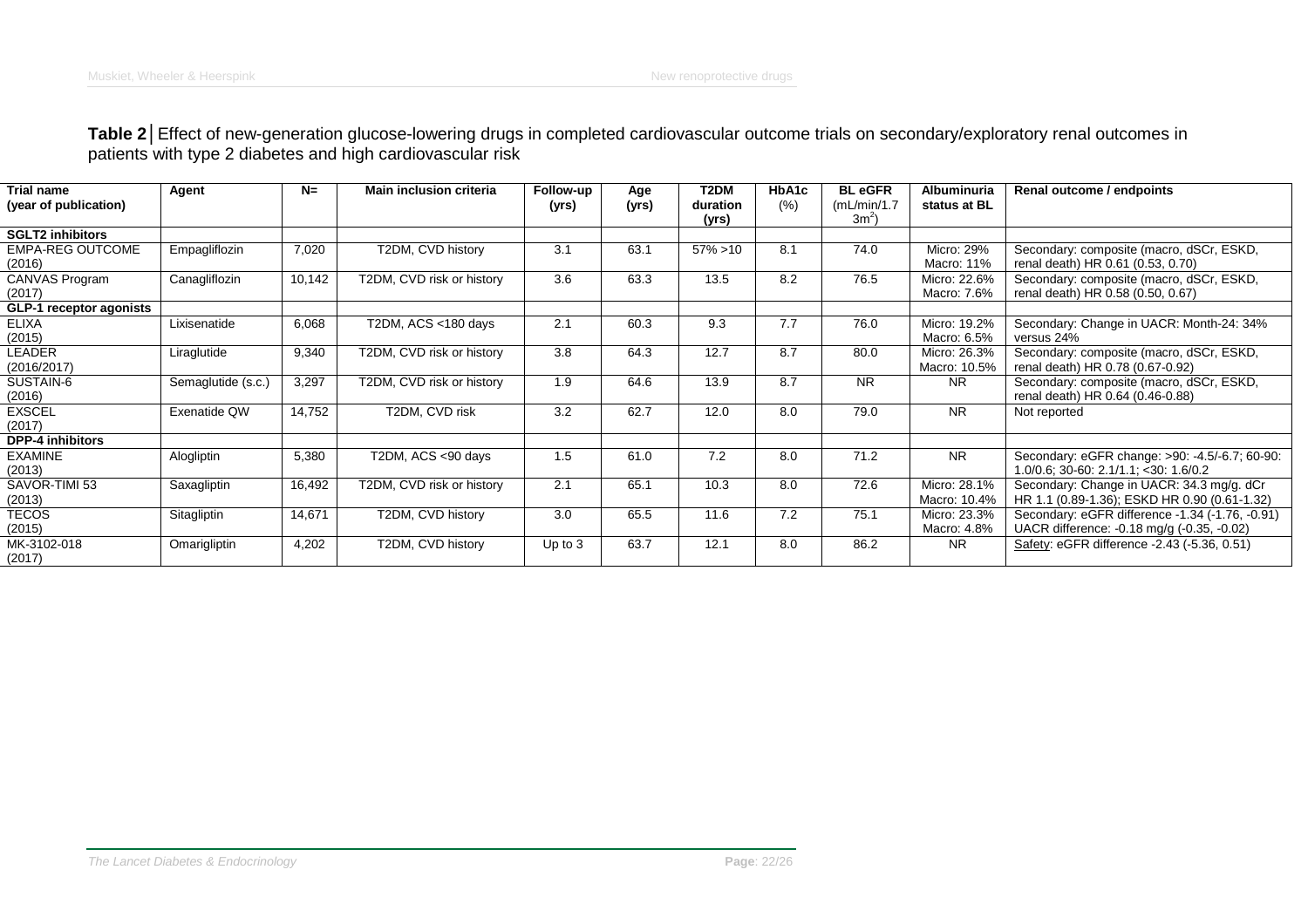# **Table 3**│Recently completed and ongoing clinical outcome trials evaluating the effect of new drugs in type 2 diabetes on renal endpoints

|                               | ClinicalTrials.gov | Drug-class<br>Agent                | $N =$  | <b>Main inclusion criteria</b>                                  | Follow-<br>up (yrs) | Age<br>(yrs) | T <sub>2</sub> DM<br>duration<br>(yrs) | HbA1c<br>(% ) | <b>BL</b> eGFR<br>(mL/min/1)<br>.73 <sup>2</sup> | <b>Albuminuria</b><br>status at BL | Trial status/<br>expected<br>completion | Renal outcome / endpoints                                       |
|-------------------------------|--------------------|------------------------------------|--------|-----------------------------------------------------------------|---------------------|--------------|----------------------------------------|---------------|--------------------------------------------------|------------------------------------|-----------------------------------------|-----------------------------------------------------------------|
| Renal outcome trials          |                    |                                    |        |                                                                 |                     |              |                                        |               |                                                  |                                    |                                         |                                                                 |
| <b>SONAR</b>                  | NCT01858532        | ETA-antagonist<br>Atrasentan       | 5,112  | T2DM, eGFR 25-75,<br>macroalbumuria                             | $-4$                | 64.8         | 16.7                                   | 7.8           | 43.8                                             | Macro: 100%                        | Terminated<br>Dec-2017                  | Primary: composite (dSCr, ESKD, renal death)                    |
| <b>CREDENCE</b>               | NCT02065791        | SGLT2 inhibitor<br>Canagliflozin   | 4,401  | T2DM, macroalbuminuria                                          | Up to $5.5$         | 63.0         | 15.8                                   | 8.3           | 56.2                                             | Macro: 100%                        | Terminated<br>Jul-2018                  | Primary: composite (ESKD, dSCr, CV-death, rei                   |
| FIDELIO-DKD                   | NCT02540993        | <b>MRA</b><br>Finerenone           | 4,800  | T2DM, macroalbuminuria,<br>potassium $\leq 4.8$                 | Up to $4$           |              |                                        |               |                                                  | Macro: 100%                        | Ongoing<br>Okt-2019                     | Primary: composite (ESKD, ≥40% reduction in e                   |
| DAPA-CKD                      | NCT03036150        | SGLT2 inhibitor<br>Dapagliflozin   | 4,000  | eGFR 25-75 mL/min/1.73m <sup>2</sup> ,<br>increased albuminuria | Up to 4             |              |                                        |               |                                                  |                                    | Ongoing<br><b>Nov-2020</b>              | Primary: composite (>50% reduction in eGFR, E<br>death)         |
| Cardiovascular outcome trials |                    |                                    |        |                                                                 |                     |              |                                        |               |                                                  |                                    |                                         |                                                                 |
| FREEDOM-CVO                   | NCT01455896        | GLP-1RA:<br><b>Exenatide DUROS</b> | 4,156  | T2DM, CVD history                                               | 2                   | NR.          | <b>NR</b>                              | <b>NR</b>     | <b>NR</b>                                        | <b>NR</b>                          | Completed<br>(Mar-2016)                 | Not reported                                                    |
| <b>CARMELINA</b>              | NCT01897532        | DPP-4 inhibitor<br>Linagliptin     | 7,003  | T2DM, CKD                                                       | 4.5                 | 65.8         | 14.7                                   | 7.9           | 54.6                                             | Micro: 41.5%<br>Macro: 38.6%       | Completed<br>$(Jan-2018)$               | Secondary: composite (renal death, ESKD, ≥40'                   |
| <b>HARMONY Outcomes</b>       | NCT02465515        | GLP-1RA<br>Albiglutide             | 9,575  | T2DM, CVD history                                               | 3 to 5              | 64.1         | 13.8                                   | 8.7           | <b>NR</b>                                        | <b>NR</b>                          | Completed<br>(Mar-2018)                 | Not reported                                                    |
| DECLARE-TIMI 58               | NCT01730534        | SGLT2 inhibitor<br>Dapagliflozin   | 17,276 | T2DM, CVD risk                                                  | Up to $6$           | 63.8         | 11.8                                   | 8.3           | 86.1                                             | Micro: 23.4%<br>Macro: 6.8%        | Ongoing<br>Jul-2018                     | Secondary: composite (≥40% reduction in eGFF<br>death)          |
| <b>REWIND</b>                 | NCT01394952        | GLP-1RA<br>Dulaglutide             | 9,622  | T2DM, CVD risk or history                                       | 6.5                 | 66.2         | 10.0                                   | 7.3           | 77.6                                             | Micro/macro:<br>35.3%              | Ongoing<br>Jul-2018                     | Secondary: composite (retinopathy, proteinuria,<br>ESKD)        |
| PIONEER-6                     | NCT02692716        | GLP-1RA<br>Semaglutide (oral)      | 3,176  | T2DM, CVD risk or history                                       | Up to $1.6$         |              |                                        |               |                                                  |                                    | Ongoing<br>Sep-2018                     | Not reported                                                    |
| <b>CAROLINA</b>               | NCT01243424        | DPP-4 inhibitor<br>Linagliptin*    | 6,041  | T2DM, CVD risk or history                                       | 8.3                 | 64.0         | 6.2                                    | 7.2           | 77.0                                             | Micro: 21.2%<br>Macro: 4.3%        | Ongoing<br>Mar-2019                     | Secondary: transition in albuminuria classes, ch<br><b>UACR</b> |
| <b>VERTIS-CV</b>              | NCT01986881        | SGLT2 inhibitor:<br>Ertugliflozin  | 8,000  | T2DM, CVD history                                               | Up to $6.1$         |              |                                        |               |                                                  |                                    | Ongoing<br>Sep-2019                     | Secondary: Composite (dSCr, ESKD, renal deat                    |
| FIGARO-DKD                    | NCT02545049        | <b>MRA</b><br>Finerenone           | 6,400  | T2DM, macroalbuminuria,<br>potassium ≤4.8                       | Up to $4.4$         |              |                                        |               |                                                  | Macro: 100%                        | Ongoing<br>Feb-2020                     | Secondary: composite (ESKD, ≥40% reduction i<br>change in UACR  |
| Heart failure outcome trials  |                    |                                    |        |                                                                 |                     |              |                                        |               |                                                  |                                    |                                         |                                                                 |
| DAPA-HF                       | NCT03036124        | Dapagliflozin                      | 4,500  | T2DM, HFrEF (NYHA II-IV), LVEF<br>≤40%, high NT-proBNP          | Up to $3$           |              |                                        |               |                                                  |                                    | Ongoing<br>Dec-2019                     | Secondary: composite (>50% reduction in eGFF                    |
| <b>EMPEROR-Preserved</b>      | NCT03057951        | Empagliflozin                      | 4,126  | HFpEF (NYHA II-VI), LVEF >40%,<br>high NT-proBNP                | Up to $3.2$         |              |                                        |               |                                                  |                                    | Ongoing<br>Jun-2020                     | Secondary: eGFR slope, ESKD or ≥40% reducti                     |
| <b>EMPEROR-Reduced</b>        | NCT03057977        | Empagliflozin                      | 2,850  | HFrEF (NYHA II-VI), LVEF ≤40%,<br>high NT-proBNP                | Up to $3.2$         |              |                                        |               |                                                  |                                    | Ongoing<br><b>Jun-2020</b>              | Secondary: eGFR slope, ESKD or ≥40% reducti                     |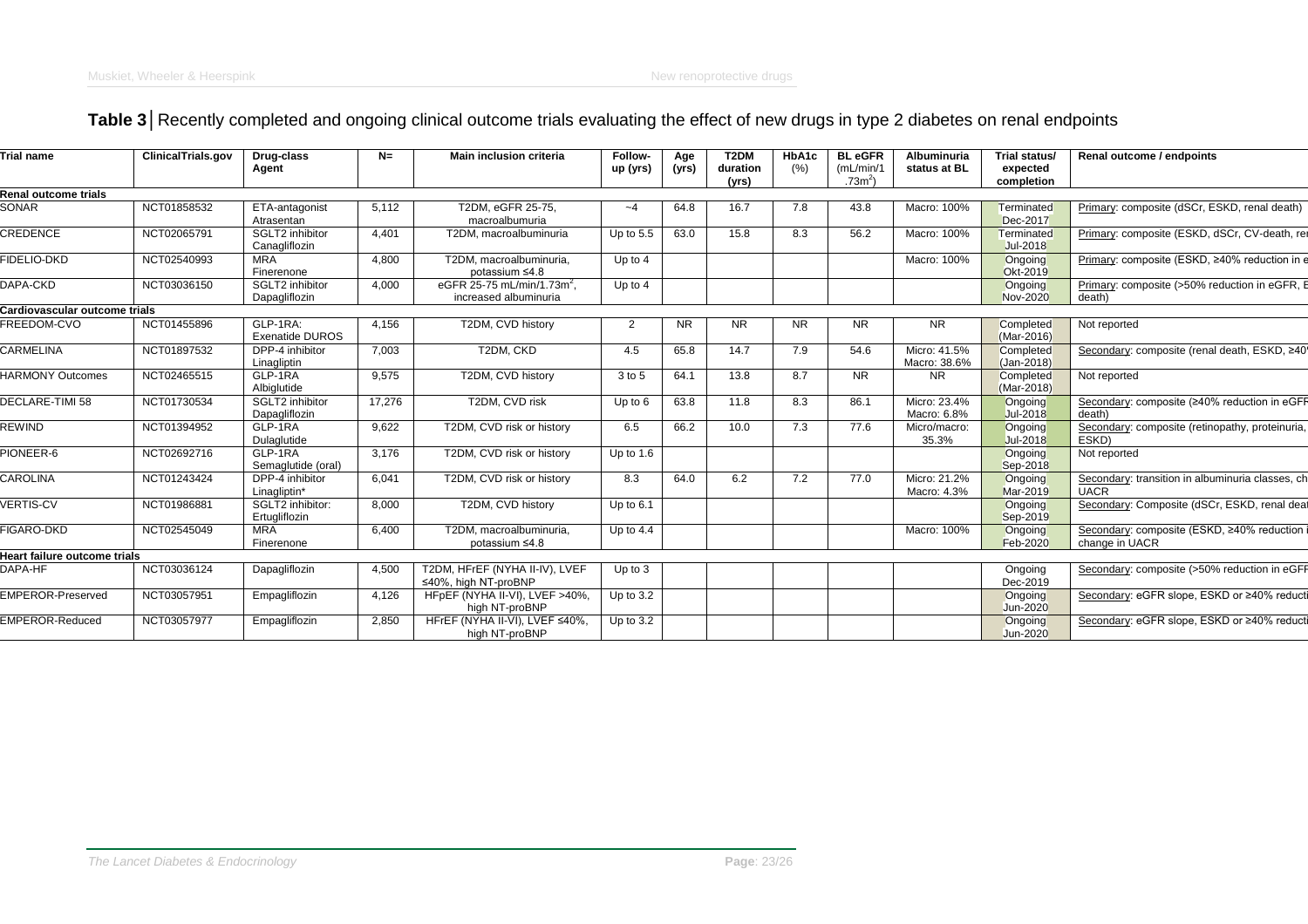**Figure 1**│Pathyphysiology of diabetic kidney disease and targets of promising renoprotective drugs in type 2 diabetes based on clinical trial data



RAAS inhibitors and incretin-based therapies have been associated with *direct* inhibitory effects on (renal) inflammation and ROS-formation, particularly in experimental studies. Clinical studies should test whether these effects are beyond blood pressure and glycaemic control, respectively, by implementing a well-matched control-group. Legend: ACE, angiotensinconverting-enzyme, ARBs, angiotensin-receptor blockers; AGEs, advanced glycation end products; ET-1, endothelin-1; MRA, mineralocorticoid receptor antagonists; RAAS, renin-angiotensin-aldosterone-system; SGLT2, sodium-glucose co-transporter 2.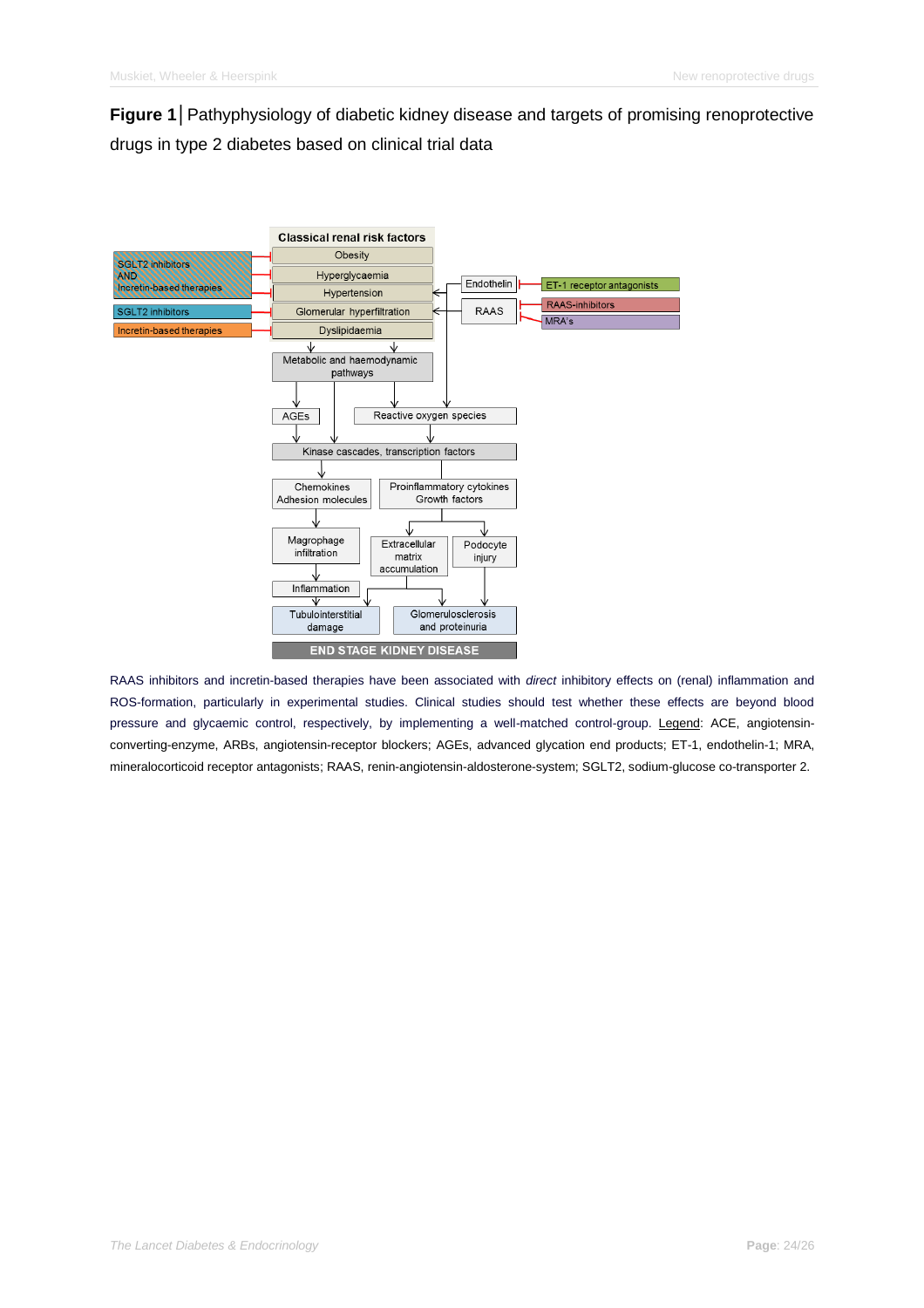

**Figure 2**│Putative effects and mechanisms of novel drugs on renal haemodynamics in diabetes-related glomerular hyperfiltration

 $\overline{\mathsf{I}}$  Inhibition Stimulation

A protein-rich meal (or amino acid infusion) is known to increase GFR in humans, likely by reducing afferent arteriolar resistance via several mediators and paracrine factors, including glucagon. GLP-1RA's reduce amino-acid uptake by slowing gastric emptying and gastrointestinal uptake and suppress glucagon secretion, possibly reducing postprandial hyperfiltration. Conversely, the robust effect of SGLT2 inhibitors on afferent arteriolar resistance via TGF-activation may be blunted by increasing glucagon, suggesting an added benefit on renal haemodynamics of combination therapy with a GLP-1RA. \*SGLT2 inhibitors do not directly inhibit insulin actions, but lead to a reduction in concentration. Legend: Ang-I, angiotensin-I, Ang-II, angiotensin-II, ANP, atrial natriuretic peptide; ET-1, endothelin-1; GLP-1, glucagon-like peptide-1; NHE3, sodium-hydrogen exchanger 3; SGLT2, sodium-glucose co-transporter 2.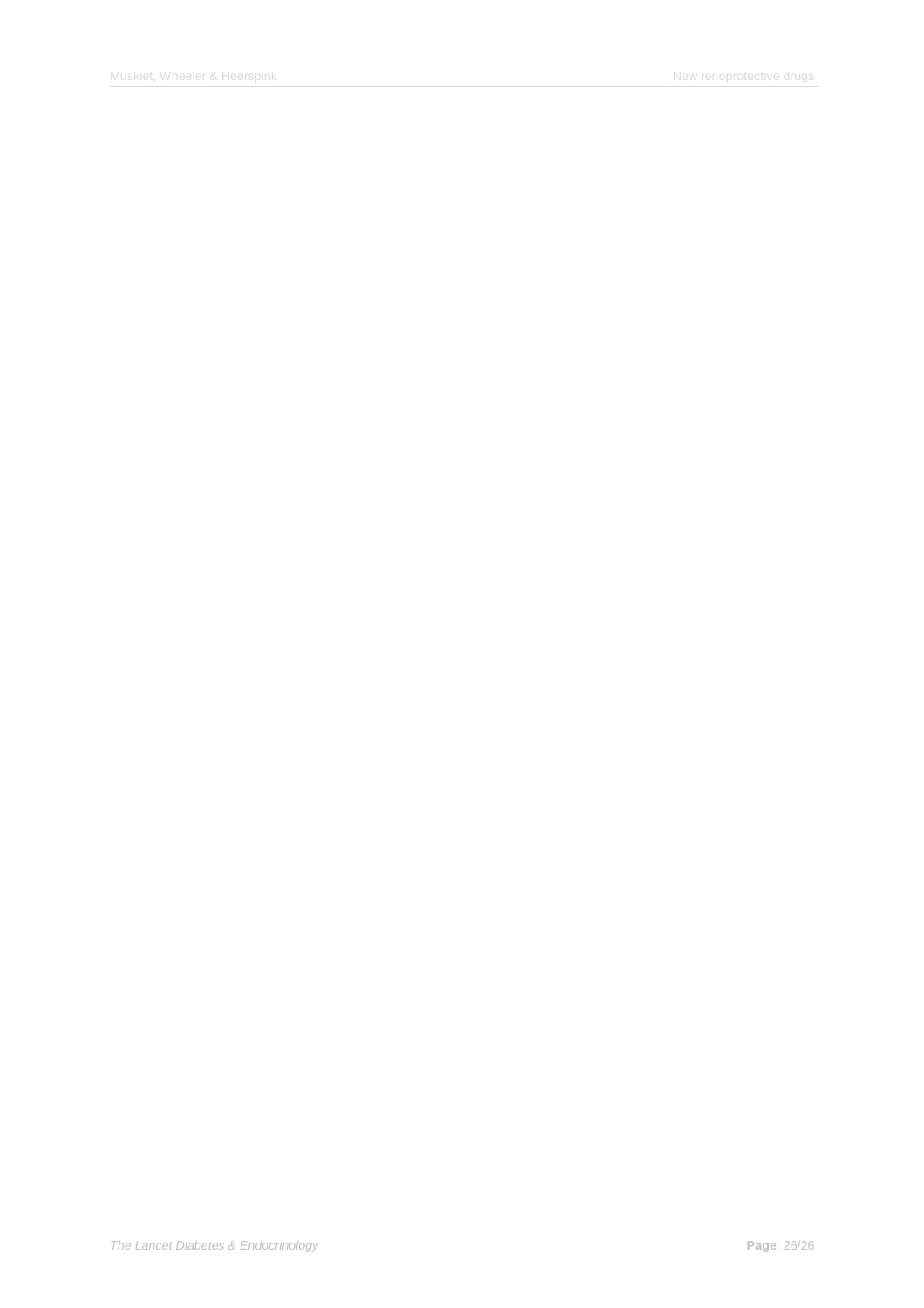